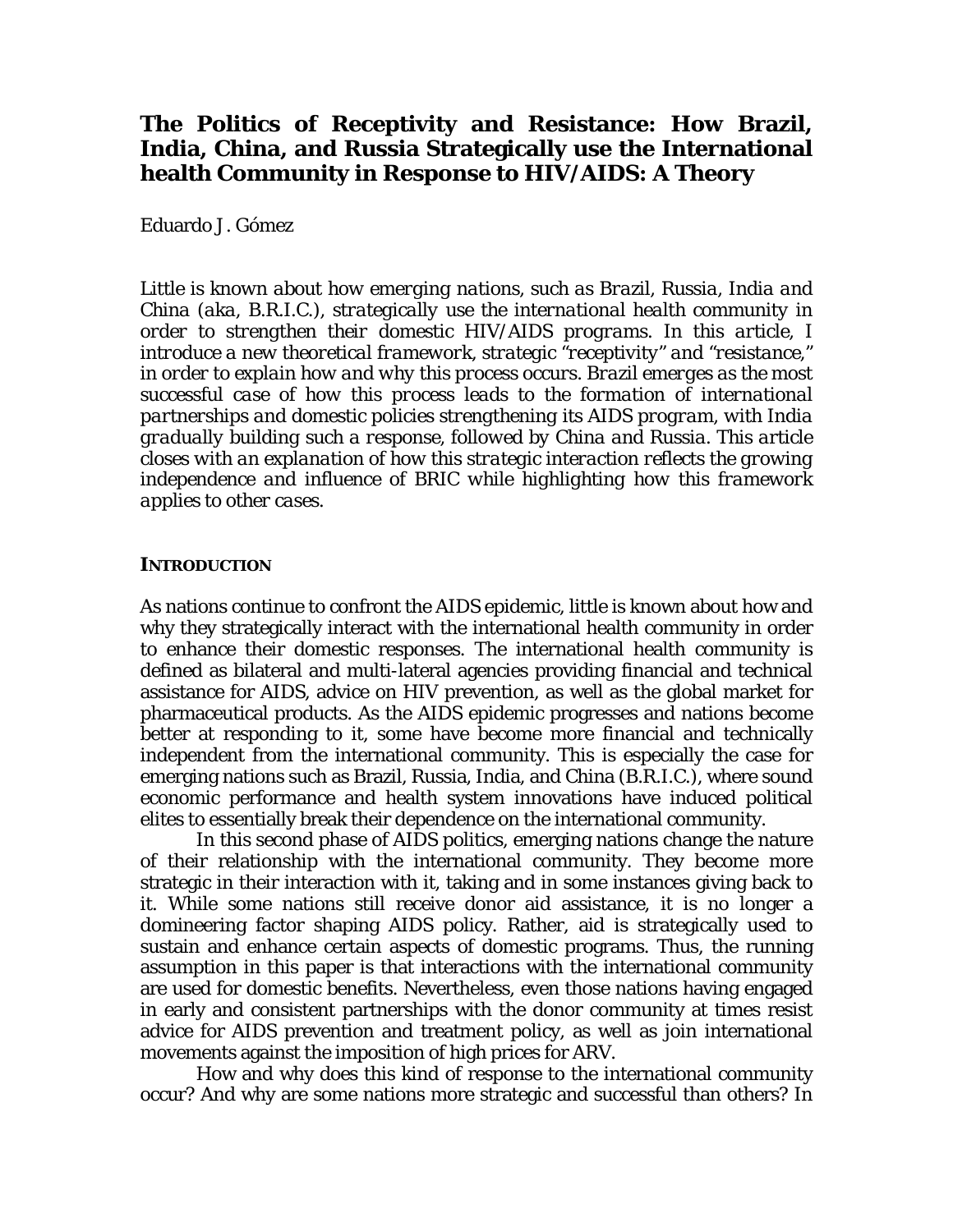answering these questions, I submit a new theoretical framework and explanation. Specifically, I argue that nations often engage in simultaneous "receptivity" and "resistance" of the international community. Receptivity is defined as a nation's partnership with donor agencies for the expansion of AIDS administration; these partnerships vary in their length and breadth, with the more successful cases having longer, well-established partnerships. They often take the form of loans and in some instances grants. Moreover, partnerships are solidified over a long period of time and lead to an expectation of continued support, even if domestic commitment levels eventually surpass donor assistance.

Nevertheless, I argue that two conditions must be present for receptivity to occur: First, governing elites, acting autonomously from vested institutional interests, must be concerned about their reputation as nations capable of effectively responding to AIDS; Second, elites must be aware of their pre-existing history of international collaboration. When these conditions are present, elites have incentives to be receptive because this provides them with the resources needed to develop successful AIDS programs while further enhancing their reputation. In the end, I argue that reputation-building and historical precedents must be jointly present for receptivity to occur.

 Receptivity provides the opportunity space for the emergence of another variable accounting for differences in outcomes: i.e., the emergence of tripartite partnerships between donors, AIDS officials, and NGOs. Here, AIDS officials have career incentives to forge close partnerships with donors and NGOs. This provides AIDS officials with career stability, which in turn inspires them to continuously work with donors and NGOs for the continued expansion of AIDS programs. The presence of a federal commission ensuring the representation of NGOs facilitates this process but by no means guarantees effectiveness.

On the other hand, a nation's resistance to the international community occurs when external recommendations for AIDS prevention and treatment, when combined with high prices for ARV medication, challenge a nation's preexisting normative structure and belief in how it should respond. That is, when recommendations go against deeply ingrained moral views, or when they threaten a nation's belief in universal access to healthcare as a form of human rights, nations will resist the international community.

Furthermore, nations will resist the imposition of high market prices for ARV medication whenever normative commitments to universal healthcare combine with the pharmaceutical capacity to produce generic medication. Resistance may take the form of issuing compulsory licenses or issuing threats of doing so. Resistance occurs only when these two conditions are present; neither one on its own is sufficient for such a response. For example, even if nations have the pharmaceutical capacity to produce drugs, in the absence normative commitments to universal health care, they will refrain from resisting markets. This stems mainly from the fear of tarnishing their image as free trade partners; and this will occur despite their ability to easily resist markets, as outlined through the 2001 Doha declaration.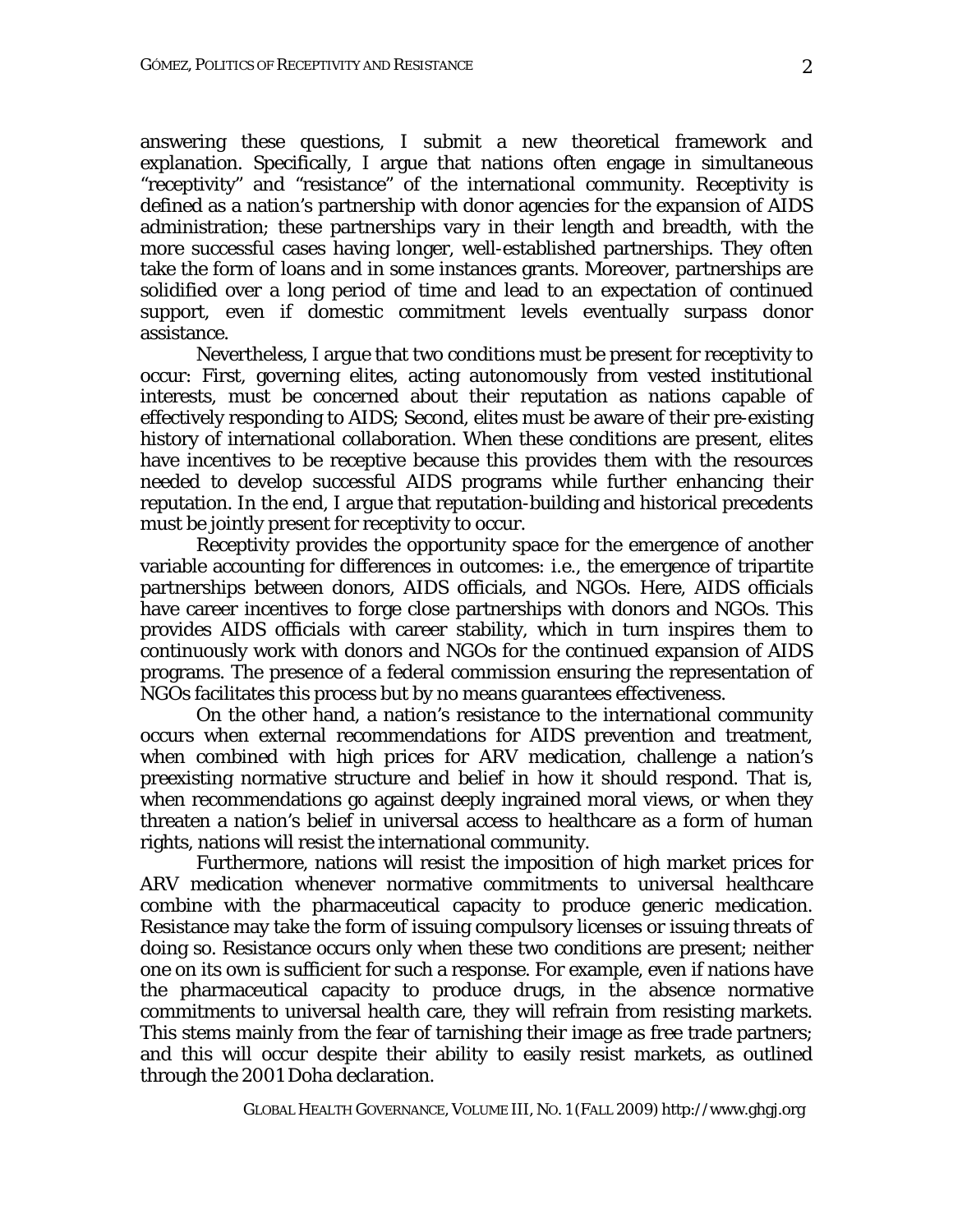What all of this suggests is that emerging nations are willing to work with the international community as long as it does not threaten their pre-existing normative structure. What this further suggests is that emerging nations are keen on taking what they need from the international community while resisting other areas of recommendation and assistance. What this implies, and as I discuss at length in the conclusion, is emerging nations' recognition that they are independent and important enough to risk this kind of strategic interaction with the international community. This further underscores their rising influence and power.

#### **STRATEGIC RECEPTIVITY AND RESISTANCE**

Because AIDS has been on the international agenda for quite some time, pressures from international agencies and NGOs generate incentives for politicians to respond more aggressively to the epidemic, while ensuring that they meet the needs of civil society. This is reinforced by new international norms and commitments advocating the full integration of civil society into the policymaking process.

During this period, emerging nations eager to respond to the needs of civil society will also begin to notice their differences with the international community. While nations may be receptive to establishing partnerships with donors, at the same time they may resist international recommendations challenging their approach to AIDS control.

This leads to what I call strategic internationalization in AIDS politics. It is marked by a nation's strategic usage of the international community for their domestic institutional and policy benefits: that is, being receptive to aid assistance while vehemently resisting recommendations for particular policy changes.

#### **Graph 1.1 – Radar Map of Receptivity**



Tripartite Partnership/Program Expansion

*GLOBAL HEALTH GOVERNANCE*, VOLUME III, NO. 1 (FALL 2009) http://www.ghgj.org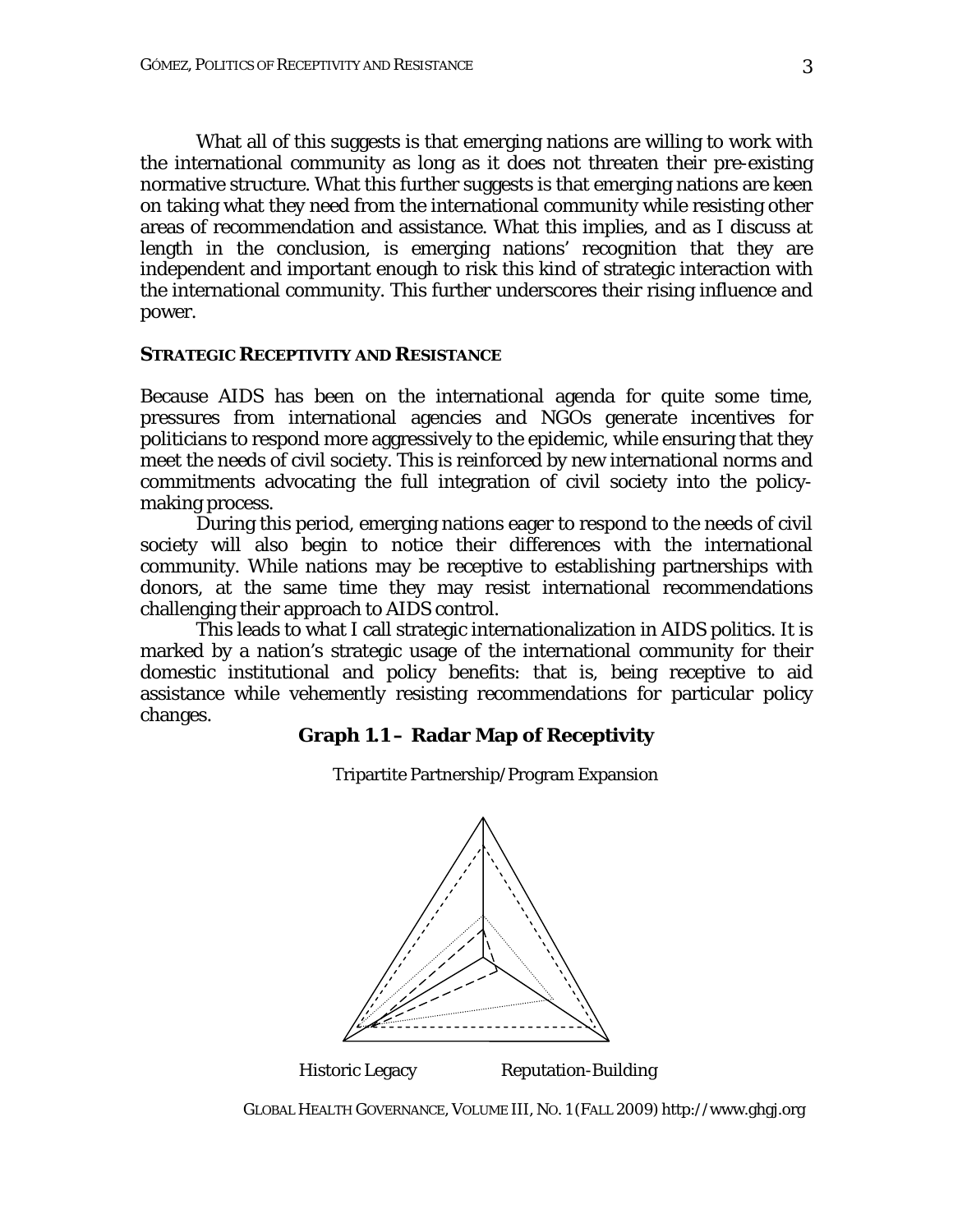(Values increase expanding out from center)

| $\text{Brazil} =$ |
|-------------------|
| India = $------$  |
| $China =$         |
| Russia = $------$ |

As Graph 1.1 here illustrates, receptivity to donor aid assistance is preconditioned by a nation's incentives to increase its reputation. In an effort to show the world that they are effective modern states, elites wish to reveal that they have always been committed to working with other nations in response to disease; they wish to show that they have modern agencies, resources, and are equally as capable of responding to AIDS when compared to advanced industrialized states; moreover, they have incentives to show that they can even outpace them in their response. Responding to international criticisms is thus viewed as an opportunity to illustrate state strength and commitment to combating AIDS while safeguarding human rights. Consequently, nations are receptive to donor aid assistance because this provides the *means* through which to not only maintain but also to further enhance their reputation.

Historic legacies also play an important role. Nations that have a long history of working with the international community will have an on-going legacy and commitment to do the same whenever a new epidemic emerges. Elite recollection of their nation's close partnership with other nations through international organizations will motivate them to do the same at subsequent points in time.

The end result of these two dynamics, reputation-building and historic legacies, is a nation's receptivity to donor aid assistance. This often entails technical assistance to strengthen AIDS administration, such as funding for staff and for initiatives to work closely with the states and NGOs.

#### **Graph 1.2 – Radar Map of Rejection**

Compulsory License, Threat/Resist Prevention Recommendations



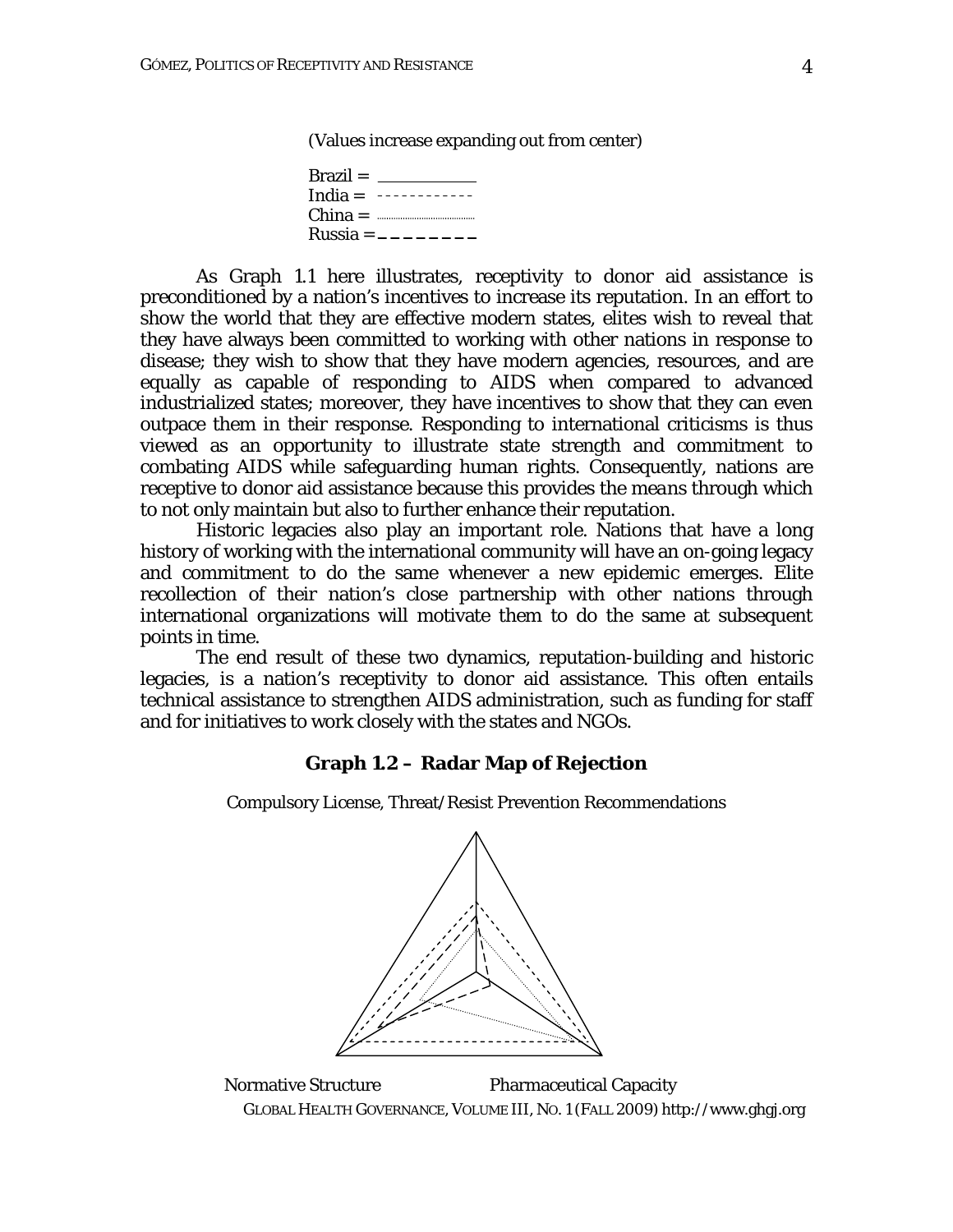| $\text{Brazil} =$ |  |
|-------------------|--|
| India = $---$     |  |
| $China =$         |  |
| $Russia =$        |  |

Alternatively, resistance emerges when nations challenge bi-lateral and multi-lateral pressures for certain types of prevention and treatment policies. Nations resist when international recommendations go against domestic normative structures, such as beliefs about the causes and consequences of AIDS and how the government should respond. But they also resist when global prices for ARV medication challenge pre-existing commitments to universal healthcare. Thus, resistance entails two policy areas: AIDS prevention and access to medicine.

Two sides of the normative sphere prompt resistance to prevention policy. On one hand, emerging nations with historic institutions, such as laws, upholding their moral beliefs will resist external advice challenging these beliefs – e.g., sex education and harm reduction. On the other hand, nations that do not institutionalize moral beliefs but rather their normative democratic commitment to human rights and universal access to medicine, solidified through democratization processes and constitutions, will adamantly resist international advice challenging these commitments. Nations will, for example, resist any donor aid conditionalities threatening their belief in human rights, such as providing assistance to sex workers, or donors arguing against the universal provision of ARV medication based on exorbitant costs to the economy.

Next, when normative commitments to universal healthcare combine with the infrastructural capacity to produce generic drugs, the second resistance impulse emerges, that is, resistance to global markets. Nations differ in their historical experiences, commitments, and capacity to develop pharmaceutical labs for vaccine production. When present, strong pharmaceutical capacity can motivate elites to use their knowledge and resources as a way to challenge global market prices and ensure that they can afford the universal provision of ARV medication.1

Resistance to global market yields the following responses: either impose compulsory licenses for generic medication or issue the threat to do so. When nations have strong infrastructural capacity and normative commitments to universal healthcare, threats of imposing compulsory licenses will be credible and will lead to a lower price for ARV medicine, thus ensuring access to it.

Alternatively, nations may have strong pharmaceutical capacity but nevertheless fail to have normative commitments. In this scenario, nations may refrain from resisting markets and instead opt for price negotiations. For example, while the 2001 Doha declaration<sup>2</sup> of the 1995 TRIPS<sup>3</sup> agreement, as well as paragraph 6 of Doha in 2003,4 certainly provides ample opportunity for nations to resist markets through compulsory licensing, a nation's concern about its reputation as a country committed to free trade may generate incentives not to do so.5 When this occurs, emerging nations will be more concerned about their trade reputation then they are with safeguarding the needs of civil society.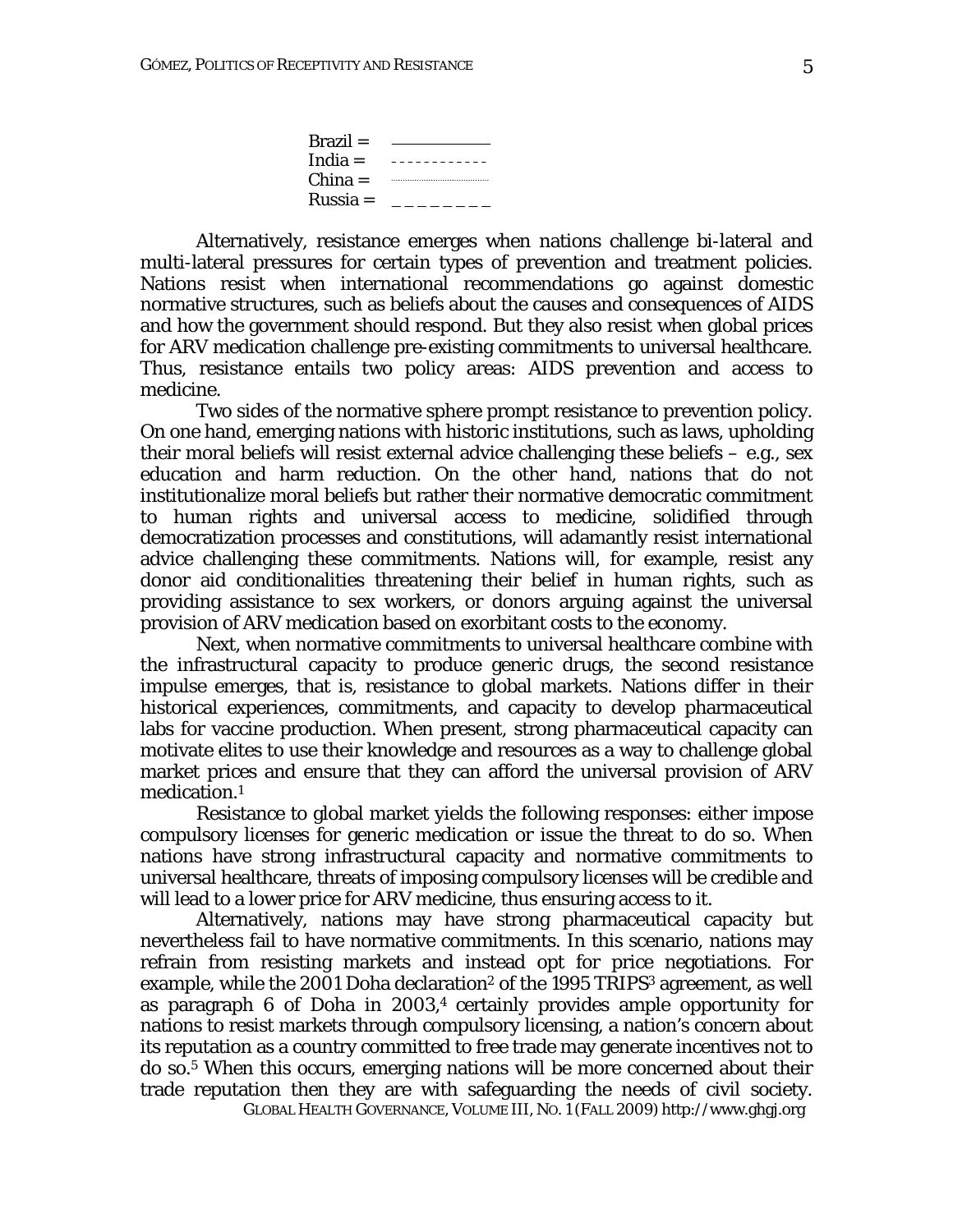Consequently, instead of resisting markets, they will engage in price negotiations with pharmaceutical companies, even if they have the infrastructural prowess to challenge markets.

But is there really a global market for ARV medication? The market in its purest form is certainly not present. Because of the contributions of bilateral agencies, such as PEPFAR, multilateral organizations such as the Global Fund, and philanthropic donors such as the Gates and Clinton foundation and their provision of ARV medicine to developing nations, markets no longer impose a serious constraint. Moreover, there is now an ethical norm that that these organizations should delude the market through the provision of ARV medicine.<sup>6</sup>

These contributions notwithstanding, given the high costs associated with generic medication and the need for second-line drugs, assistance provided from the international community often falls short of meeting country needs. Domestic commitments to provide drugs through universal healthcare, limited fiscal (especially sub-national) constraints and the continued growth of AIDS cases requires that most nations still engage the global market; while it may no longer be as constraining, nations still find themselves in need of strategically working with it. How they respond to global markets reflects their ongoing domestic needs. And in cases where the international community's help still falls short of meeting needs, they will strategically resist markets in order to ensure the provision of ARV medication.

#### *Tripartite Partnerships as a Receptivity Mechanism*

Despite this resistance, when receptivity occurs this leads to new coalitional strategies advancing administrative and policy reform. More specifically, these conditions lead to the emergence of new tripartite partnerships between AIDS officials, donors, and NGOs. The availability of donor aid stipulating the incorporation of NGOs into the policy-making process creates incentives for AIDS officials to accomplish two things: First, to strengthen partnerships with NGOs; and second, to strategically use these partnerships in order to increase their influence within government. Moreover, the goal for AIDS officials is not only to increase administration and policy spending, but also to advance their careers. By working closely with NGOs, AIDS officials can strategically use these networks to obtain more funding from international creditors while maintaining government support. Because of this, AIDS officials take the lead in forming and sustaining these partnerships. I argue that the formation of these partnerships is necessary for the continued expansion of an AIDS program.

#### **BRAZIL**

Soon after increased pressures and criticisms of Brazil's delayed response to AIDS emerged, circa 1990,<sup>7</sup> the president and senior health officials became increasingly concerned about the government's reputation.8 By 1994, President Fernando H. Cardoso strove to increase Brazil's reputation as a modern state capable of controlling AIDS.9 Cardoso recalled the long history that Brazil had of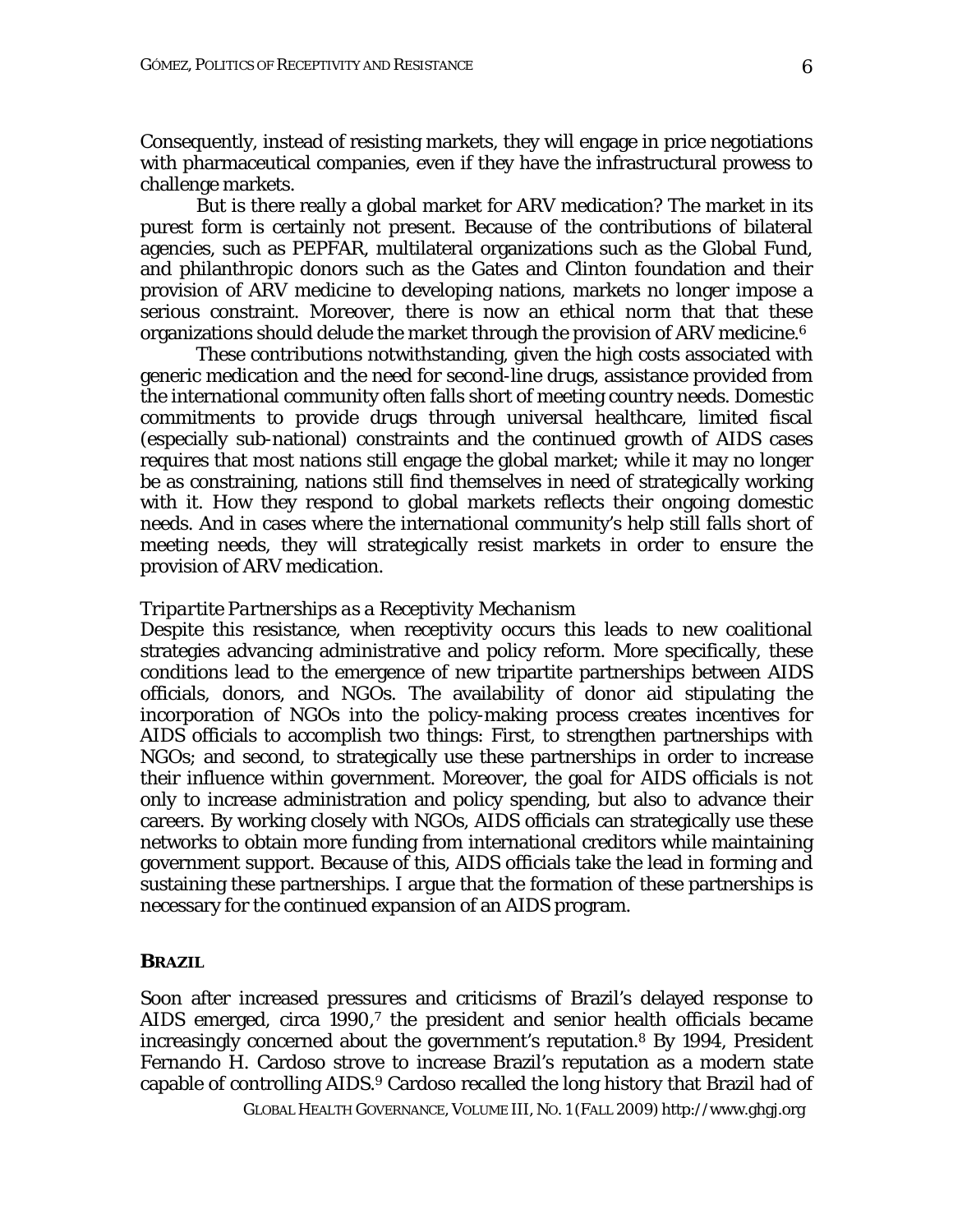eradicating disease, such as syphilis and TB.10 In essence, Cardoso viewed responding to AIDS as an opportunity to reveal Brazil's effective healthcare system and technical expertise.<sup>11</sup> Moreover, his views spread throughout the Ministry of Health. This changed the government's perception of the AIDS problem and increased its interest in strengthening the AIDS program.12

 Yet it is important to note that democratic institutions and electoral pressures did not instigate Cardoso's response. In fact, during his 1994 presidential campaign, Cardoso never mentioned the AIDS program.13 Congress certainly did not influence Cardoso's decisions, while his health ministers were given complete autonomy and were isolated from external pressures.<sup>14</sup>

 Concern about Brazil's reputation increased under the current Luiz Ignácio Lula da Silva "Lula" administration. Soon after Lula's arrival, he met with the director of the AIDS program, Dr. Paulo Teixeira, to see what they could do to increase Brazil's reputation and policy influence.15 Noticing how the media was praising Brazil for its success, Lula went as far as to meet with the Ministry of Foreign Affairs to see how they could market their AIDS program more effectively.16 Concern about the AIDS program's reputation has motivated Lula to remain committed to it while working with other nations and donors in order to strengthen his and other nation's response.

 In addition to reputation-building, the government was also aware of the long history that it had of working with other nations to combat disease. In addition to sending teams of doctors to Europe to attend conferences in order to find a cure for syphilis, TB, and polio, Brazil was one of few nations to propose the creation of the World Health Organization in 1948. This history had a profound impact on President Cardoso's interest in maintaining this tradition and working with international organizations in response to AIDS.17 This knowledge and legacy permeated the Lula administration, moreover, and motivated his senior AIDS officials to work closer with the international community.18 Interest in working with the international community persists and represents an on-going legacy within government.

## *Receptivity*

These two conditions, reputation-building and historic legacies, set the stage for Brazil's receptivity to donor aid assistance. Bilateral aid emerged early on. In 1992, the AIDS program received a bridge loan from the USAID to sustain its prevention activities while undergoing negotiations with the World Bank for its first loan.19 The USAID followed up with 5-6 year strategy grants to address HIV prevention among vulnerable groups, promote condom use and NGO support.20 In 1992, moreover, France's ANRS (National AIDS Society for Research) provided funding to conduct HIV research. DFID also provided support during the 1980s, which was mainly focused on NGOs, and has continued to provide funding for prevention in the Amazons.21

 Brazil was also open to multilateral assistance and philanthropy. As early as 1986, the government received funding from the WHO to construct the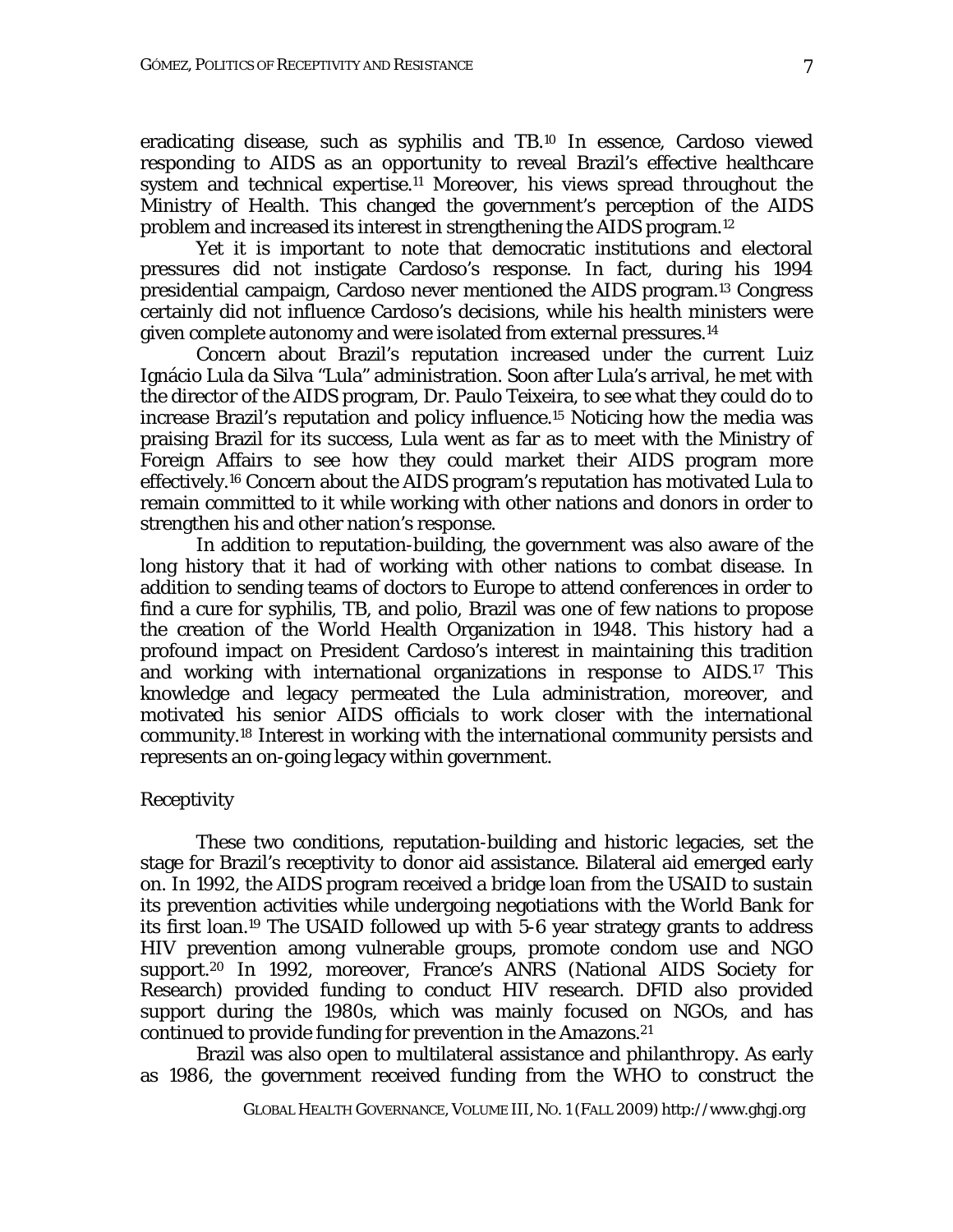national AIDS program.22 The Pan America Health Organization (PAHO) also provided financial and technical support during this period.23 And finally, the government received financial assistance from philanthropic organizations, such as the Ford Foundation, to support NGOs.24

These early partnerships notwithstanding, the biggest contributor to the AIDS program was the World Bank. Since 1993 the government has been receptive to a series of loans from the Bank to expand AIDS administration, create more effective prevention programs while providing funding to NGOs.25 An ongoing relationship with the World Bank has developed a partnership that persists, grounded in the tenants of simultaneously working closely with NGOs and donors.

 Receptivity to donors also provided the opportunity space for the emergence of an ongoing partnership between donors, AIDS officials, and NGOs. Since the early 1990s, previously ignored AIDS officials engaged in a partnership with the World Bank to work with NGOs in order to strengthen the AIDS program.26 AIDS officials viewed working with the Bank and eventually other donors, such as USAID and the Global Fund, as a way to advance their careers.27 Even though NGOs were essentially ignored during the first few years of the epidemic,28 working closely with NGOs after the World Bank loans arrived increased the influence of AIDS officials, since civic incorporation was advocated by the World Bank and President Itamar Franco and Fernando Cardoso. Over the years, AIDS officials have had incentives to sustain this tripartite partnership and to use it in order to increase their legitimacy and bargaining power when seeking more congressional funding.29

 The presence of domestic institutions increasing the representation of civil society certainly facilitated the formation of a tripartite partnership; though by no means was this determining factor. In 1987, the National AIDS Commission within the AIDS program was created in order to solidify the representation of PLWHA and NGOs in the policy-making process. While the AIDS Program director did not immediately work closely with the Commission,30 the latter did nevertheless facilitate the formation of a partnership between AIDS officials and NGOs throughout the 1990s.

#### *Resistance*

However, Brazil has not always been receptive to the international community. In 2003, for example, the Ministry of Health rejected a grant from the USAID for \$40 million dollars in response to the conditionality that the government sign an oath condemning prostitution and that no assistance be provided to sex workers. The director of the AIDS program, Dr. Pedro Checquer, immediately rejected this on the grounds that it violated the government's normative commitment to human rights and citizenship.<sup>31</sup> In addition, in 1992 the Ministry of Health vehemently opposed the World Bank's mandate that it not finance the provision of ARV medication through its universal healthcare system. The Bank believed that doing this would essentially bankrupt the state, given the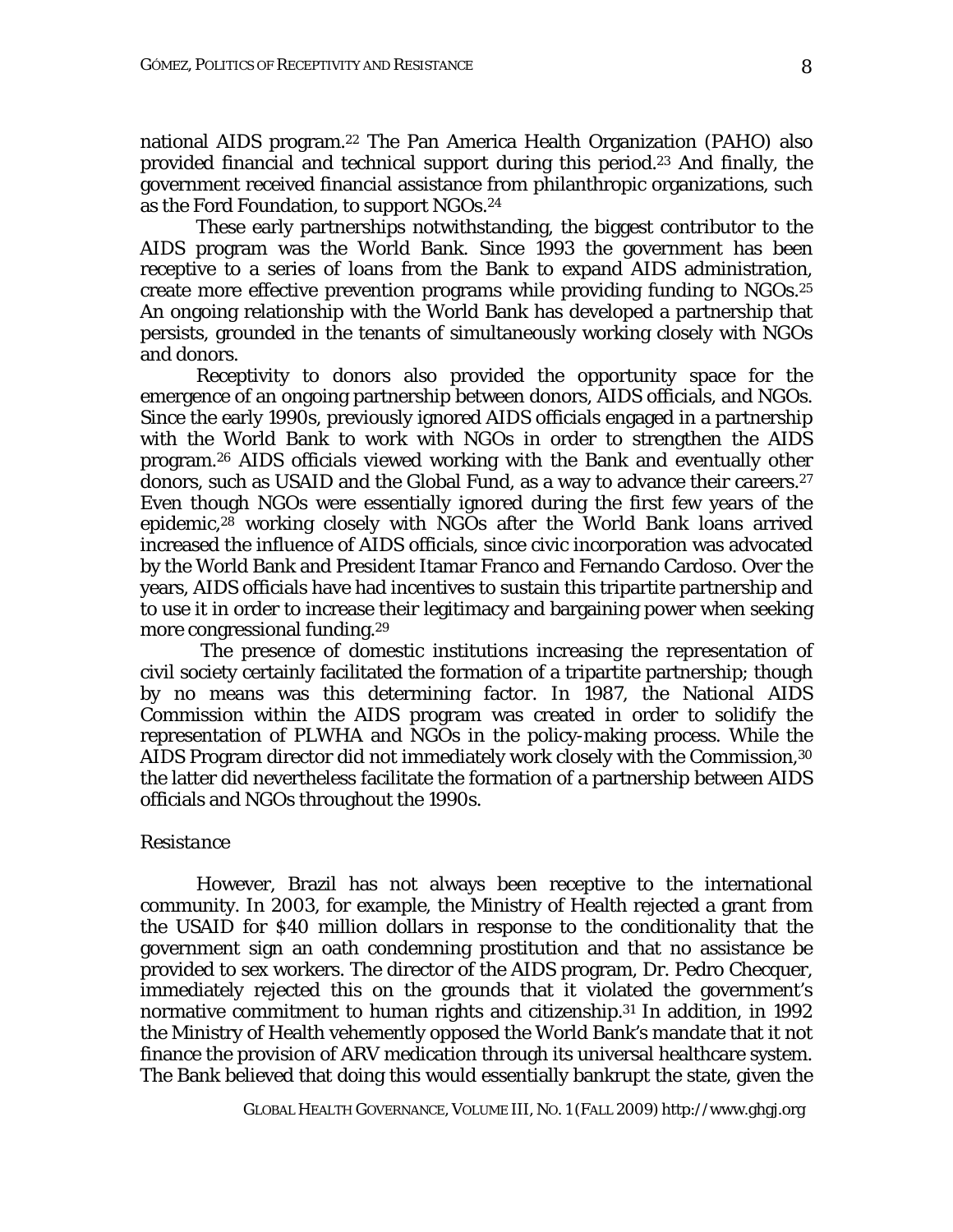dire fiscal conditions at the time. Once again, the AIDS program rejected this on the grounds that this advice violated the government's normative commitment to ensuring equal access to medicine, a right enshrined through the 1988 constitution.32

 Perhaps Brazil's most noteworthy example of its resistance to the international community has been its response to pharmaceutical markets. Brazil has shown resistance by strategically taking advantage of the 1995 TRIPS ruling, and subsequent 2001 Doha declaration. The Ministry of Health has periodically used this ruling as a bargaining chip when negotiating with pharmaceutical companies for price reductions.33 By periodically threatening to produce generic versions of patented medicine, Brazil has been able to acquire medicine at a more affordable price. For several years the government has used this threat to successfully reduce the prices of several patented drugs. Until May 2007, when the government issued its first compulsory license for the production of Merck's *Efavirenz*, Brazil did not issue a compulsory license, mainly due to fears of the ramifications it would have for free trade with the US.34

 This effort to resist markets has been guided by the government's unwavering commitment to democracy and the belief that guaranteeing access to medicine is a human right.35 The 1988 constitution's mandate for universal healthcare and equality solidified this belief. In this context, the government has perceived the imposition of high prices for ARV medication as a serious threat to its ability to maintain this democratic commitment.

 Developing the infrastructural capacity needed to produce generic versions of ARV medication has also strengthened the government's interest and ability to resist markets. By investing in government-run institutions such as Far-Manguinhos in Rio, and other state-owned labs in São Paulo, the government has proven capable of developing the technology needed to produce generic drugs at a cheap price. In addition, the government's historic commitment to creating a strong pharmaceutical industry, when combined with unwavering political will, has not only facilitated the production of medicine but has also provided a resource with which to use as an effective bargaining chip when negotiating prices with pharmaceutical companies: that is, its ability to increase its knowledge and awareness of the costs involved in producing medicine that is patented on the international market.36 With this knowledge, the Ministry of Health knows that it can use its infrastructural capacity to effectively bargain with pharmaceutical companies. Since 1994, it has done so successfully.

## **INDIA**

Like Brazil, India also shares a rich history of working with the international community. While it did not join Brazil and China during the formation of the World Health Organization in 1948, it was the first in its region to participate in the creation of the South-East Asia regional office of the WHO in 1948.37 Since then, India has worked closely with the WHO to eradicate disease in South-East Asia.38 At the same time, it has worked closely with the WHO to eradicate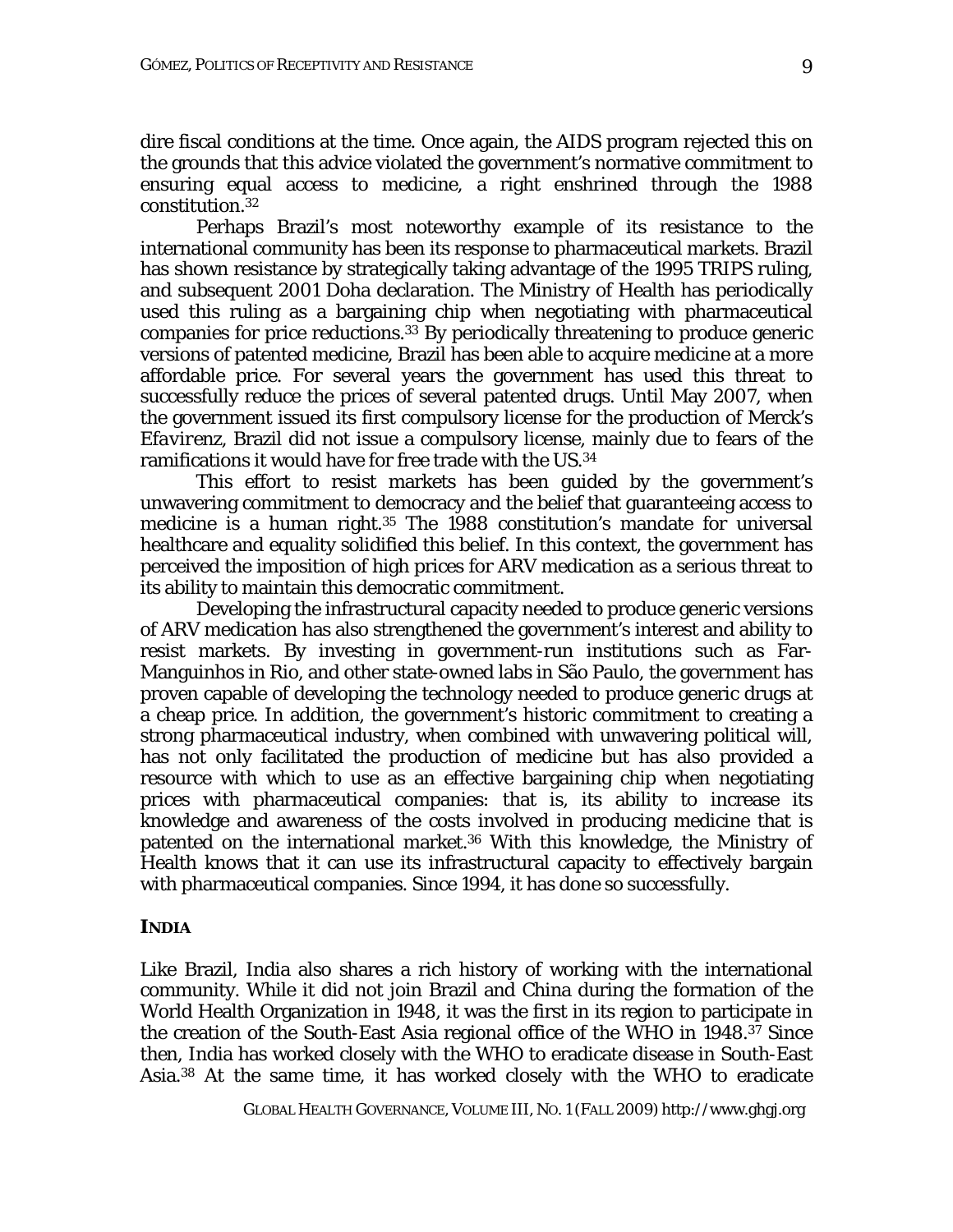smallpox by working with health officials to strengthen India's National Smallpox Eradication Program (NSEP).39 India viewed the WHO and other nations, such as Russia, as key partners in finding and distributing vaccines for smallpox eradication.40

 In addition, the government has been concerned about its reputation. In recent years, it has strengthened the AIDS program and engaged in partnerships with donors in order to enhance its reputation.<sup>41</sup> The government has not responded favorably towards criticism, such as the Gates foundation's statement in 2001 that India would have 25 million cases of AIDS by 2010.42 Responding through an aggressive AIDS program has therefore been viewed as an important way to prove the international community wrong. As India strives to make its mark on the global sphere and enhance its regional influence, reputationbuilding has motivated the Prime Minister and AIDS officials to work with the donor community to strengthen its response.

In addition, institutional designs did not influence the Prime Minister's engagement with the international community. After a long delay in the PM's attention to AIDS, in 2001 PM Atal Vajpayee made proactive efforts to engage the international community and to increase the government's commitment to AIDS. While he obtained parliamentary and bi-partisan support for his statements, <sup>43</sup> they were by no means the main reason for why he responded. Vajpayee and PM Manmohan Singh were essentially working on their own.

## *Receptivity*

Nevertheless, the two dynamics mentioned earlier, i.e., reputationbuilding and historic legacies, provided incentives for the government to work closely with the donor community. India's partnership with donors began during the early-1990s. State governments received technical and financial assistance from bi-lateral agencies, such as USAID and DFID. USAID was particularly instrumental in providing assistance to NGOs for AIDS prevention,<sup>44</sup> and continues to do so.45 During the early-1990s, DFID also played a key role in providing the states with prevention and treatment services.46 Since 1999, DFID has provided funding to NACO and state governments. More recently, DFID has provided funding to the NACO in order to strengthen its intervention at the statelevel.47

At the multi-lateral level, India entered into several early partnerships. In 1985, the WHO provided support for AIDS research. In 1987, the WHO helped the government create the National AIDS Control Program for strategy and planning prevention.48 By 1989, the WHO started working with state governments to implement prevention policies.49 The WHO continues to provide support, mainly through surveillance and technical assistance.<sup>50</sup>

In 1992, the World Bank also began to provide support. That year, the Bank provided a loan of \$84 million, followed by yet another for \$191 million in 1999, with the government contributing \$14 million from its budget. These projects were aimed at improving the blood supply, increasing awareness of HIV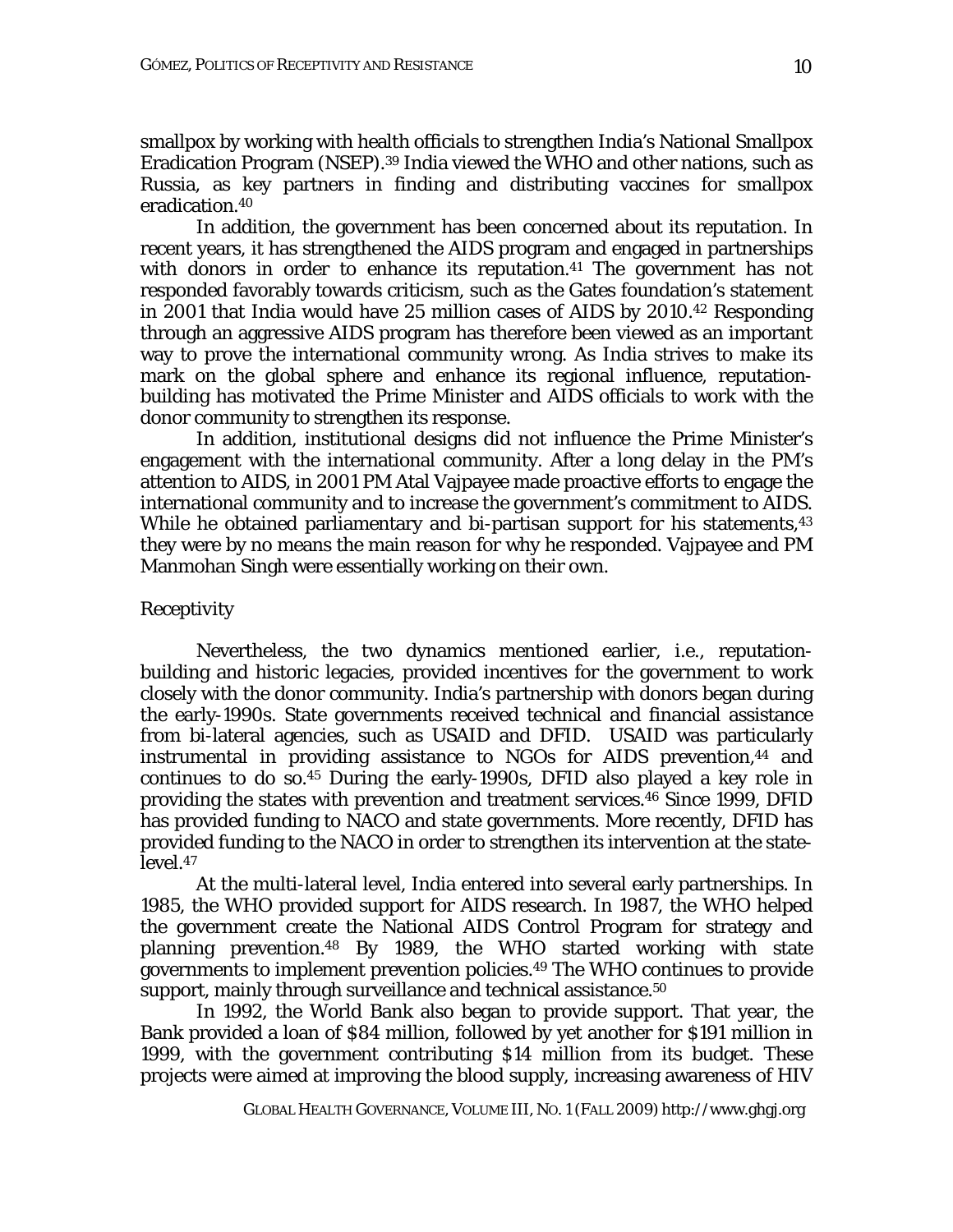transmission, and creating State AIDS Control Societies (SACS) to help implement prevention policies.<sup>51</sup>

By 2002, the bulk of funding for NACO came from the World Bank, an estimated \$38.2 million, followed by the government at \$7.8 million and approximately \$10 million from other bilateral donors.52 When compared to other more burdensome diseases, however, the government commits most of its resources to AIDS.53

 Similar to Brazil, NACO officials and the PM continued to strengthen its partnership with the World Bank. In 2007, NACO approached the Bank for a Phase III credit of \$250 million dollars.<sup>54</sup> The goal of this project is to create a more comprehensive AIDS program, where NACO, SACS, and NGOs work together;55 this partnership persists.

 Yet another multilateral agency that has provided assistance is the Global Fund to Fight AIDS, TB, and Malaria. Since 2004, the Global Fund has provided the Department of Economic Affairs with grants to help mothers with HIV, PLWHA, and ARV treatment.56 In addition, in 2004 the Global Fund provided the Department of Economic Affairs with a grant to address the TB-HIV coinfection problem. Since 2004, several grants totaling US\$ 505,653,939.00 have been provided.57

 Private philanthropy has also been helpful. In 2002, the Bill & Melinda Gates foundation provided \$258 million for the Avahan initiative. This is a HIV prevention program aimed at Indian truck drivers and the six highest prevalence states in India.58 And in 2006, the Clinton Foundation provided funding to help NACO work with nurses in small communities.<sup>59</sup>

India's continued partnership with the Global Fund, the World Bank and other donors seems to suggest that NACO officials are benefiting from an ongoing partnership. AIDS officials continue to be employed and advance within NACO as long as donor aid persists. In addition, NACO officials have increased their partnership with AIDS NGOs. This has occurred mainly between SACS, as they rely on NGOs to reach distance municipal districts.<sup>60</sup> As SACS continue to face technical and administrative difficulties, the NACO has continued to rely on  $NGOs.61$ 

It is important to note, however, that donor aid assistance on its own has not been the key catalyst to government response, or to the subsequent formation of a tripartite partnership. Despite early donor assistance, the government did not begin to aggressively respond until 2001.62 Before then the states responded on their own, while the Ministry of Health and PM seemed to ignore the situation.63 While the recent arrival of funding from the Global Fund, the World Bank, and the Gates foundation has certainly helped, the government's response was very much delayed.

When it comes to working with NGOs, the government's record has not been as stellar, though it is certainly improving. The absence of institutions such as a national AIDS commission mandating the representation of NGOs has limited NACO's ability to work closely with NGOs and to use them in order to increase NACO's influence. Moreover, NACO's commitment to working with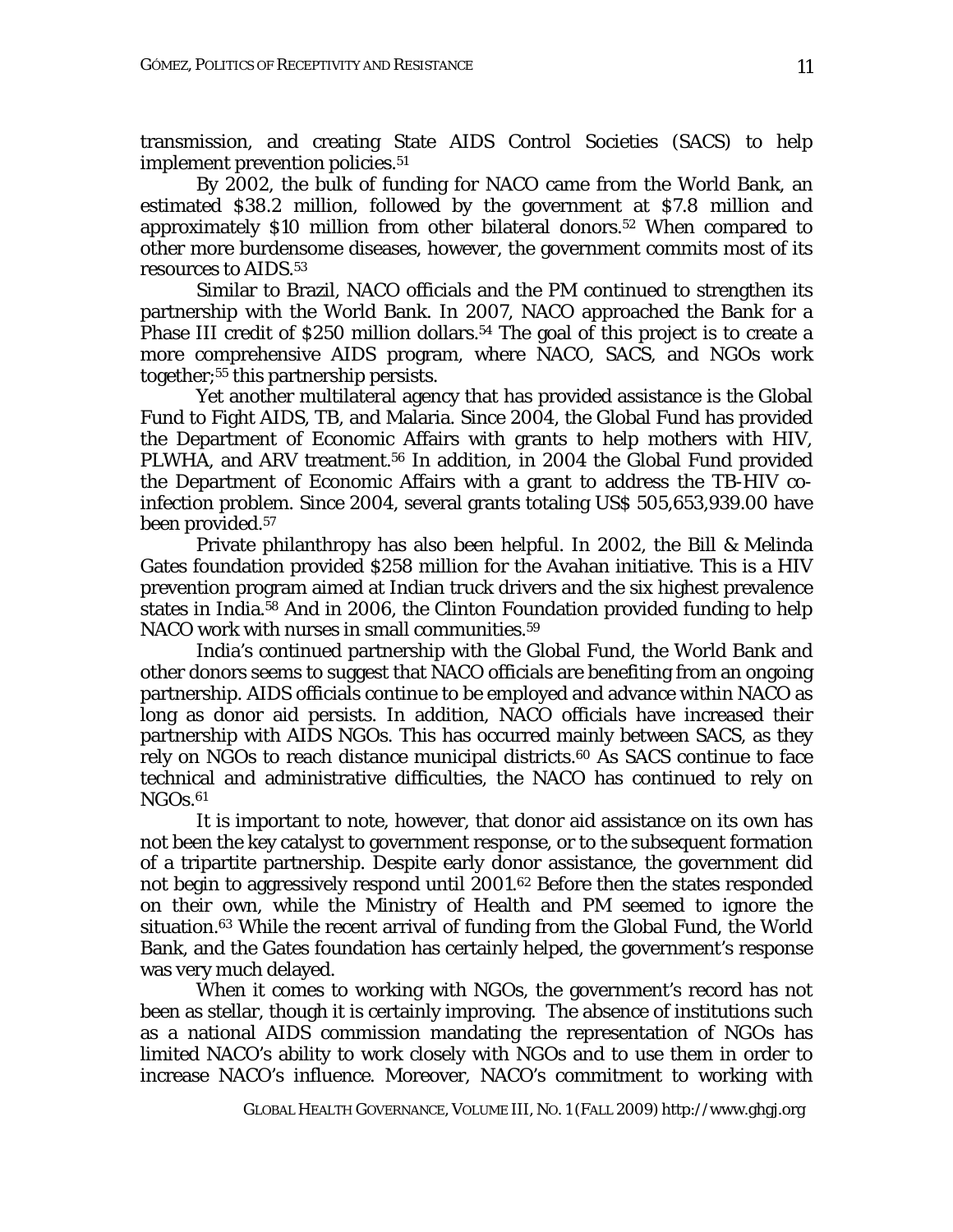NGOs only recently emerged in 2003.64 A National AIDS Committee exists; but it was not explicitly designed to insure NGO representation. Some officials have stated that there has been a consistent lack of clarity and interest on the part of NACO and local government officials to incorporate NGOs into the policy-making process.65 There is now a stronger commitment to clearly delineate and increase NACO's partnership with NGOs, as well as including them in the National Strategic Plan on AIDS.66

#### *Resistance*

While India has demonstrated receptivity to the international community, there have also been instances of resistance. Until recently, for example, it has gone against the international community's endorsement of harm reduction.67 As part of NACO's second phase response in 1992, it essentially avoided this issue by devolving this responsibility to the states.<sup>68</sup> To this day, no federal harm reduction program exists, though recently NACO has considered developing such a program.69 Alternatively, when it comes to prevention, India has resisted international suggestions for increased sex education in schools.70 With the recent exception of some states, such as Maharashtra, Gujarat, and Madhya Pradesh, sex education has not been allowed, nor has NACO sought to enforce it.

When it comes to harm reduction, some attribute resistance to the fact that drug use is viewed as a social evil, and that the government does not want to condone such behavior.<sup>71</sup> With regards to sex education, analysts attribute resistance to the government's view that it encourages the immoral act of sexual promiscuity.72 Both impulses suggest that the government's resistance is heavily influenced by deeply inculcated moral views.

 When it comes to acquiring ARV medication, however, India has not shown as much resistance. This is particularly alarming considering the long history that India has of producing generic medication and distributing drugs throughout Asia.73 Since agreeing to join TRIPS in 1995, the government has not tried to issue threats of compulsory licensing. This mainly reflects the government's fear of tainting its image of being a fair trade partner. The closest the government has come to resisting markets is to amend patent legislation in 2005 indicating that only new drugs deemed to be "new and innovative" can be patented and sold in markets. India's recent denial to recognize the patented drug *Novartis* for Leukemia in January 2006 suggests that the government may start doing the same for ARV mediation.<sup>74</sup>

 Even more puzzling is the fact that India has a very strong domestic infrastructure for producing drugs.75 Pharmaceutical companies such as *Cipla*, *Ranbaxy Laboratories*, *Matrix Laboratories*, and *Hetero drugs* all produce ARV medicine at cheap and affordable prices. In the future, India could very well use these laboratories to its advantage by threatening to issue compulsory licenses.76 India also has superb medical research institutions, such as the National AIDS Research Institute (NARI), and gifted scientists. Under these conditions, India may eventually be in a good position to guarantee and provide ARV mediation.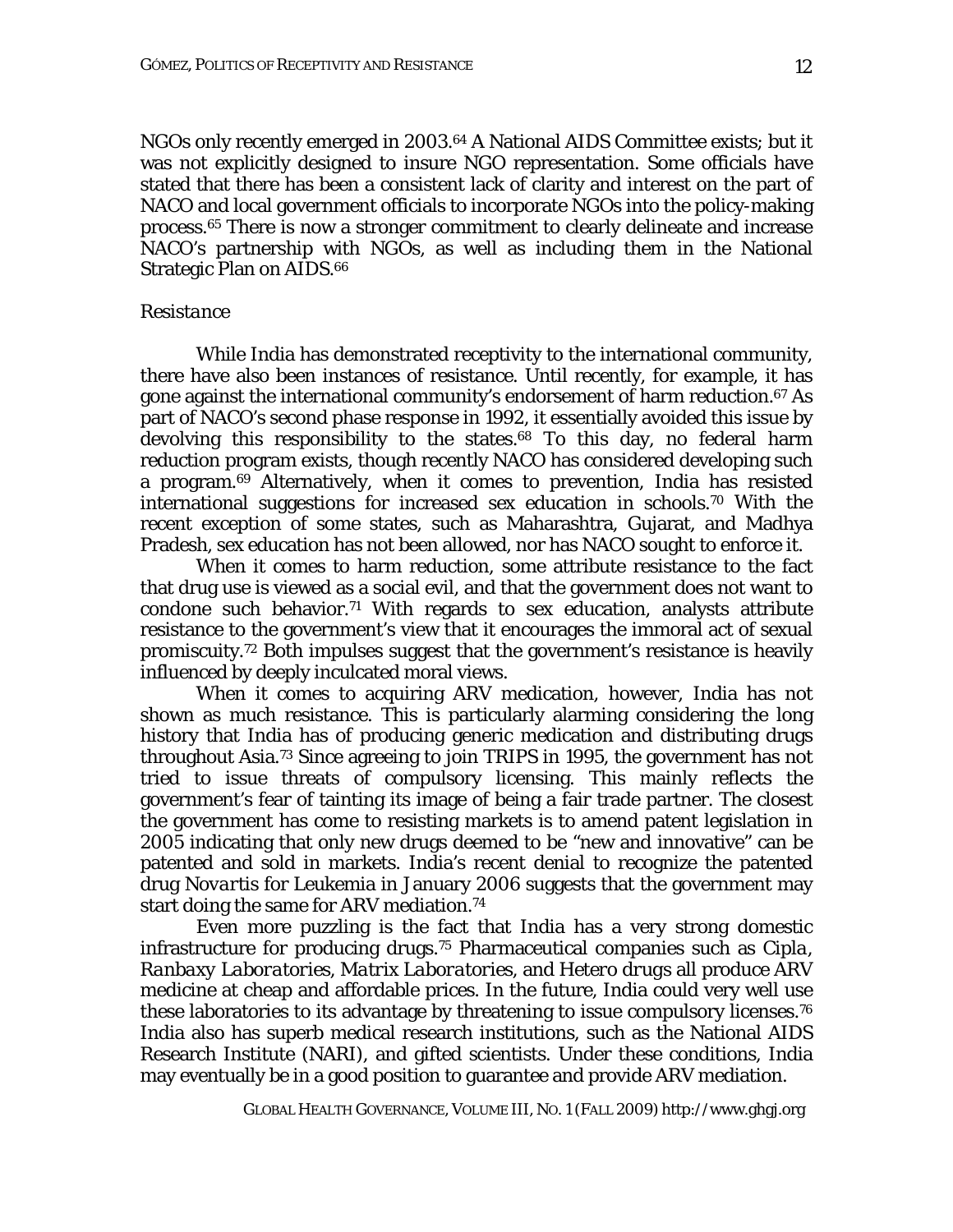Yet another differentiating factor between India and Brazil is the fact that the evolution of India's national health insurance program was not born out of democratization processes. Efforts to provide a national based primary healthcare system originated shortly after India gained political independence in 1947.77 The government's provision of healthcare was driven mainly to ensure socioeconomic development. Later in 1983, through the creation of the National Health Policy, the government mandated the creation of a universal healthcare system. Since then, healthcare delivery has been the primary responsibility of states, though most of the funding comes from the center.78

 In contrast to Brazil, the challenge is that because India's universal healthcare system was not born out of democratization processes, there were no incessant pressures and expectations that the government provide universal healthcare. Consequently, when AIDS emerged, India's political elites did not feel that it was their responsibility to ensure that all citizens have equal access to ARV medicine. Moreover, what this meant was that the pharmaceutical industry's imposition of high prices was not perceived as threatening the government's ability to maintain their normative democratic commitments. Consequently, the impulse to resist markets for the sake of democracy and human rights simply was not there.

## **RUSSIA**

Russia shares with Brazil and India a rich history of working with the international community. While it was not an important player in the formation of the WHO, it did nevertheless work with other countries for the eradication of smallpox, syphilis, and Spanish flu. Russia's historic expertise in epidemiological research and surveillance lent itself to the sharing of knowledge and partnership with other nations.<sup>79</sup> While the focus in recent decades has been on strengthening state-level monitoring and response to disease, Russia's Ministry of Health and Social Development has not been entirely isolated from the international community.

 What distinguishes Russia from other nations is the fact that its political leadership was never concerned about its international reputation. Beginning with the Mikhail Gorbachev administration, the government initially ignored the epidemic and was isolated in its response.<sup>80</sup> Even after the emergence of global pressures under the Boris Yeltsin administration, Yeltsin had no interest in increasing the government's reputation and response. What is more, little was done at the domestic level. Moral stigma, discrimination towards gays, and a commitment to a decentralized response essentially thwarted any attempts at responding to AIDS.81 In recent years, President Vladimir Putin has been more committed to strengthening the AIDS program. Part of this comes in response to increased global pressures, especially for helping other nations finance responses to AIDS. Yet at no point has Putin been concerned about his reputation.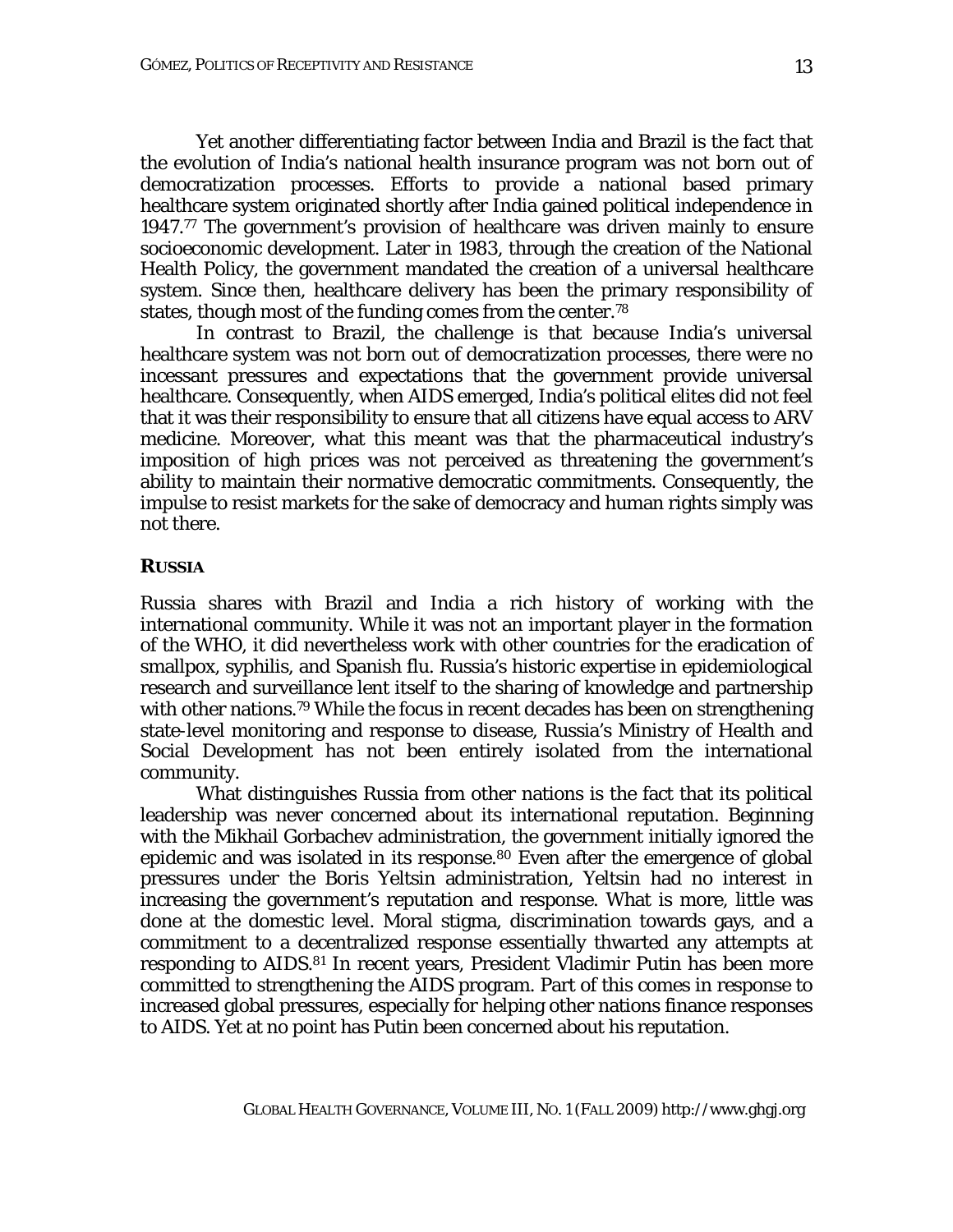## *Receptivity*

Unlike Brazil and India, Russia has not been as committed to strengthening its partnerships with donors. In part this is a result of Russia's apathy towards increasing its reputation and influence. Furthermore, the Yeltsin and Putin administrations were autonomous from domestic political pressures. At no point did the Congress, public, and private sector interests influence the presidents' relationship with donors and domestic policy.82 Instead, the president and his health officials have responded to what they perceive to be genuine domestic health needs rather than international norms and expectations.83

With regards to donor assistance, bi-lateral aid was the first to arrive. By 1998, USAID provided Russia with several million in aid through their IMPACT program (Implementing AIDS Prevention and Care Project) to work with the Ministry of Health and NGOs on prevention policy.84 From 1998-2000, USAID also provided funding for HIV prevention among at-risk groups, while in 2005 USAID worked in partnership with Population Services International to launch the PreventAIDS initiative; this works with the Russian government and NGOs to improve prevention services, increase awareness, and build capacity in reaching vulnerable populations.85

In 1999, the first major multi-lateral aid package arrived. That year, the World Bank offered its first loan for AIDS and tuberculosis (TB), totaling US\$150 million, with \$100 going to TB and \$50 going to HIV/AIDS.<sup>86</sup> After a long delay due to the Ministry of Health's resistance in adhering to the WHO's DOT standards, in 2003 the loan was finally provided.87 The Bank had a hard time trying to re-establish its ties with Russia; it took the lead in doing this, suggesting that the government was not as committed to engaging in a partnership.88

In 2005, the European Union provided 4million Euros to help Russia strengthen its AIDS program, which is focused on drug procurement and capacity-building.89 Funding has also come from UNAIDS, WHO, UNESCO, UNDP, and the Swedish International Development Agency (SIDA).90 And in 2005, the "Coordination in Action" initiative was initiated by DfID and SIDA, providing US\$2 million dollars for a "3 ones" approach to AIDS control.

The Global Fund to Fight AIDS, TB, and Malaria has also been an important contributor. Beginning in 2004, the Global Fund awarded a grant to the GLOBUS (a consortium of Russian and international NGOs) project in the amount of US\$34.2 million to provide AIDS prevention and treatment services. In 2005, another grant in the amount of US\$120 million was provided to help the Ministry of Health increase administrative and technical capacity and policy development.91

In recent years, Russia has also obtained funding from private philanthropists. The George Soros foundation's Open Society Institute (OSI), for example, has invested in harm reduction strategies and has funded several NGOs. The Ford Foundation has also given money to NGOs, such as the Russian Harm Reduction Network. And more recently, the Johnson & Johnson foundation, in partnership with the USAID, has worked with HealthRight International and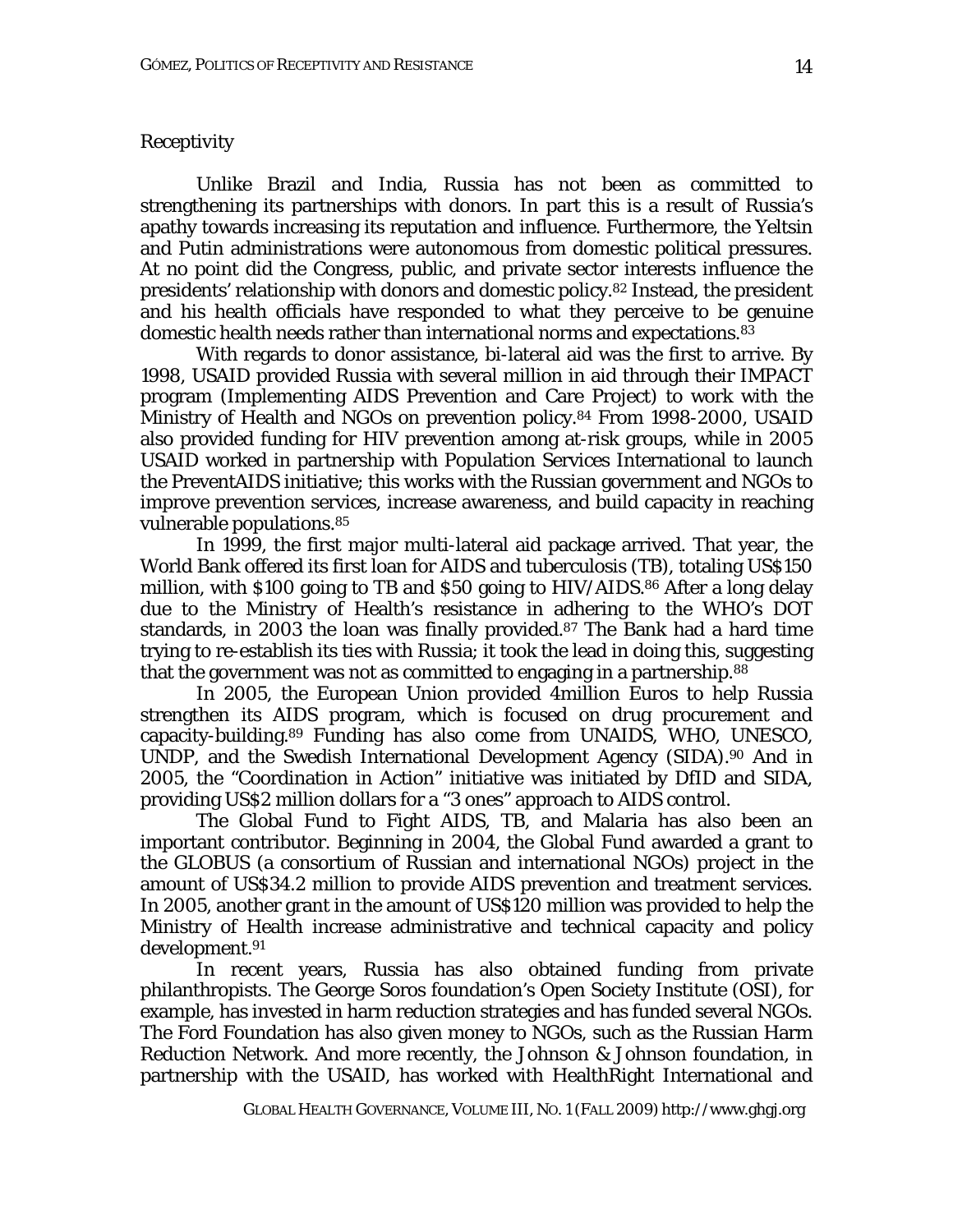Doctors to Children, a Russian NGO, to fund projects providing prevention education to street children.92

 Despite these multiple sources of donor aid assistance, it is important to note that these partnerships are very recent and difficult to maintain. Unlike Brazil and India, Russia does not have long-term experience working with the World Bank and other donors. In fact, and as noted earlier, the government initially resisted the Bank's efforts to engage in a partnership for a loan in 1999, finally coming to fruition in 2003 due to the Bank's persistence.

Because this funding is so new, Russian AIDS officials have not had an opportunity to strengthen their ties with donors and establish a network of trust and support, as well as career notoriety and advancement. While new partnerships have been formed with the Global Fund and other donors, the government has been essentially forced to respond, due mainly to increased external pressure. The effective tripartite partnership that emerged in Brazil has not arisen in Russia.

Indeed, since AIDS emerged in Russia the Ministry of Health has not been committed to working closely with NGOs. In a political context where the governing party has historically limited the participation of civic associations involved in policy, the formation of NGOs has been difficult to achieve.<sup>93</sup> Consequently, those NGOS that exist are weak and poorly organized. Moreover, the Ministry of Health did not form an institution guaranteeing the participation of NGOs until 2004, at which point the Coordinating Council on HIV/AIDS was formed.94 Even then, the Commission was powerless because high-level political party members were not present on the Commission.95

#### *Resistance*

Russia has also been quite resistant when it comes to international recommendations for AIDS treatment. This is especially the case when one looks at harm reduction policies. For years, the government has vehemently resisted international pressures, especially from the UN and international NGOs, such as the International Harm Reduction Association, to introduce harm reduction strategies.96 Russia, as well as the US and Japan, have incessantly ignored evidence showing that the usage of methadone and clean needle exchange can help reduce HIV transmission.<sup>97</sup> This is especially problematic in Russia, where most of HIV transmission is due to IDU.

Analysts attribute this resistance to the government's conservative moral belief, where drug usage has been condemned for years.<sup>98</sup> Several federal laws were also implemented during the 1980s based on these normative beliefs, laws that carried severe punishment.<sup>99</sup> This is an institutional legacy and mindset that has hampered federal and state government interest and commitment to harm reduction.

AIDS prevention through sex education has also confronted much resistance, notwithstanding international advocacy in favor of this.100 For decades state governments, as well as the Russian Orthodox Church, has opposed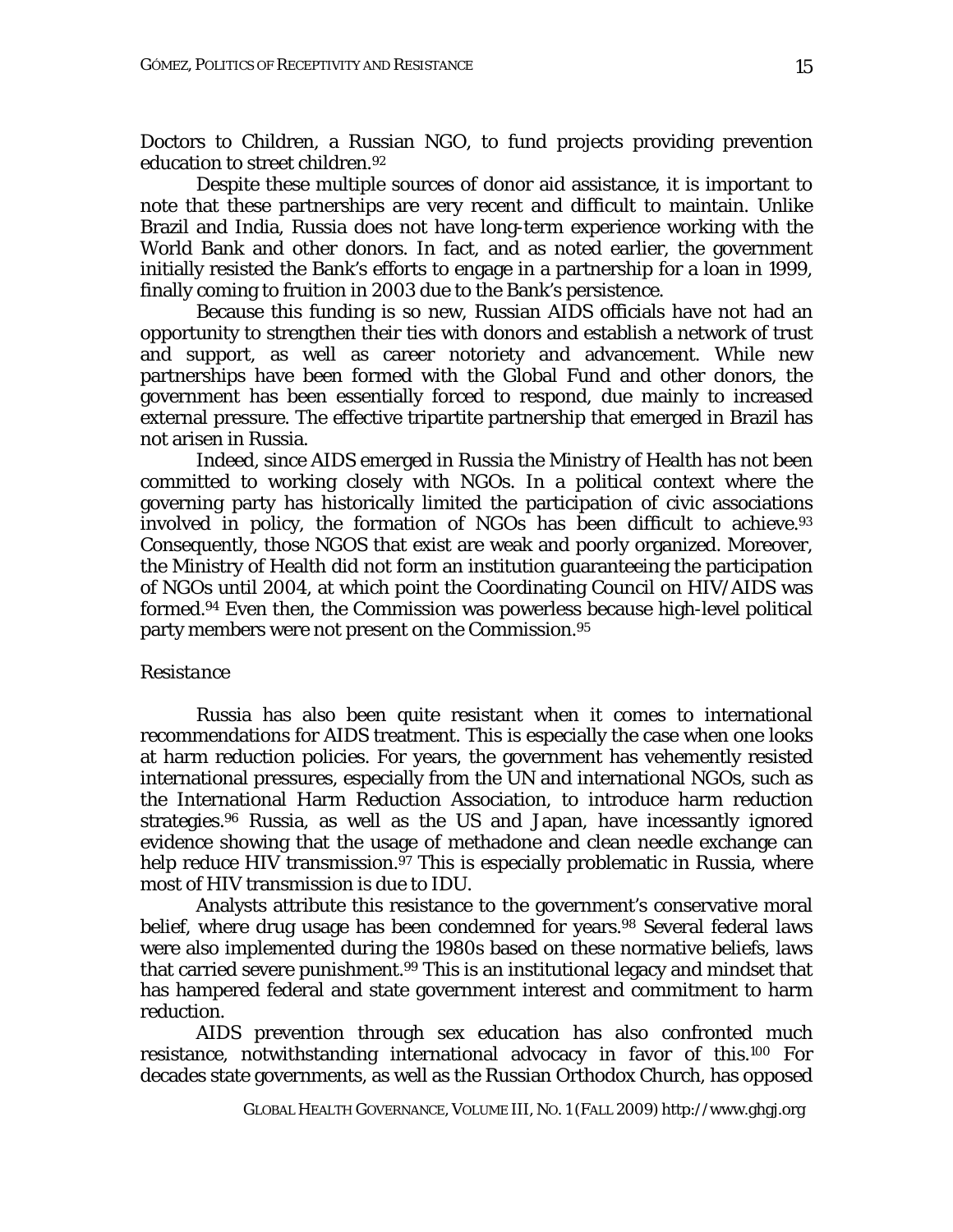sex education, especially as it pertains to AIDS.101 Similar to Russia's position on harm reduction, scholars note that this response can be attributed to the government's morally conservative outlook.102 Some note that a very strong political coalition led by the Russian Orthodox Church, the communist party and Pro-Life movement has successfully pressured the parliament not to approve sex education in schools.103

The Russian government has not been as resistant to markets for ARV medication. Rather than wholly accepting market value, the President and Minister of Health and Social Welfare have engaged in price negotiations through the WHO.104 Russia has been able to demonstrate need and a fiscal incapacity to purchase drugs at regular prices. While the government committed approximately 70% percent of its total HIV/AIDS budget (totaling US \$4 million) from the Ministry of Health in 2005 for the purchase of ARV mediation,105 it is still in need; this is especially the case at the obslast level, where most states are often insolvent and incapable of purchasing ARV medicine.

Russia's response to pharmaceutical markets has therefore not been as aggressive as Brazil's. Russia has instead relied more on negotiations and an emphasis on demonstrating needs. It is not clear that the government is doing this out of fear of tarnishing its image as a nation committed to fair trade. This is mainly because of the fact that the government is not overly concerned about its international reputation.

The absence of government resistance also has to do with the fact that the government is not committed to producing generic medication. While Russia and other nations have recently come together to sign an agreement stating that the generic production of ARV should be pursued,<sup>106</sup> and while donors such as the Global Fund have suggested that Russia engage in this process,<sup>107</sup> this has not been a priority for the government.<sup>108</sup> This smacks of a genuine lack of interest in making sure that citizens have access to medicine. And this has occurred even when Russia has the medical expertise and infrastructure needed to produce generic drugs. This situation puts Russia at an extreme disadvantage when it comes to bargaining with pharmaceutical corporations.

 In addition to the absence of sound infrastructural capacity, Russia's universal healthcare system did not evolve hand in hand with the transition to democracy. For years Russia provided universal healthcare as an important component to its decentralized healthcare system.109 The quality and timeliness of healthcare services, in addition to federal funding for ARV medication, is still problematic.110 Yet political elites have never equated universal access to medicine as a democratic right, a norm that they are committed to. Consequently, the rise of pharmaceutical prices has never imposed a serious threat to political elites' commitment to democracy and human rights, thus failing to prompt resistance.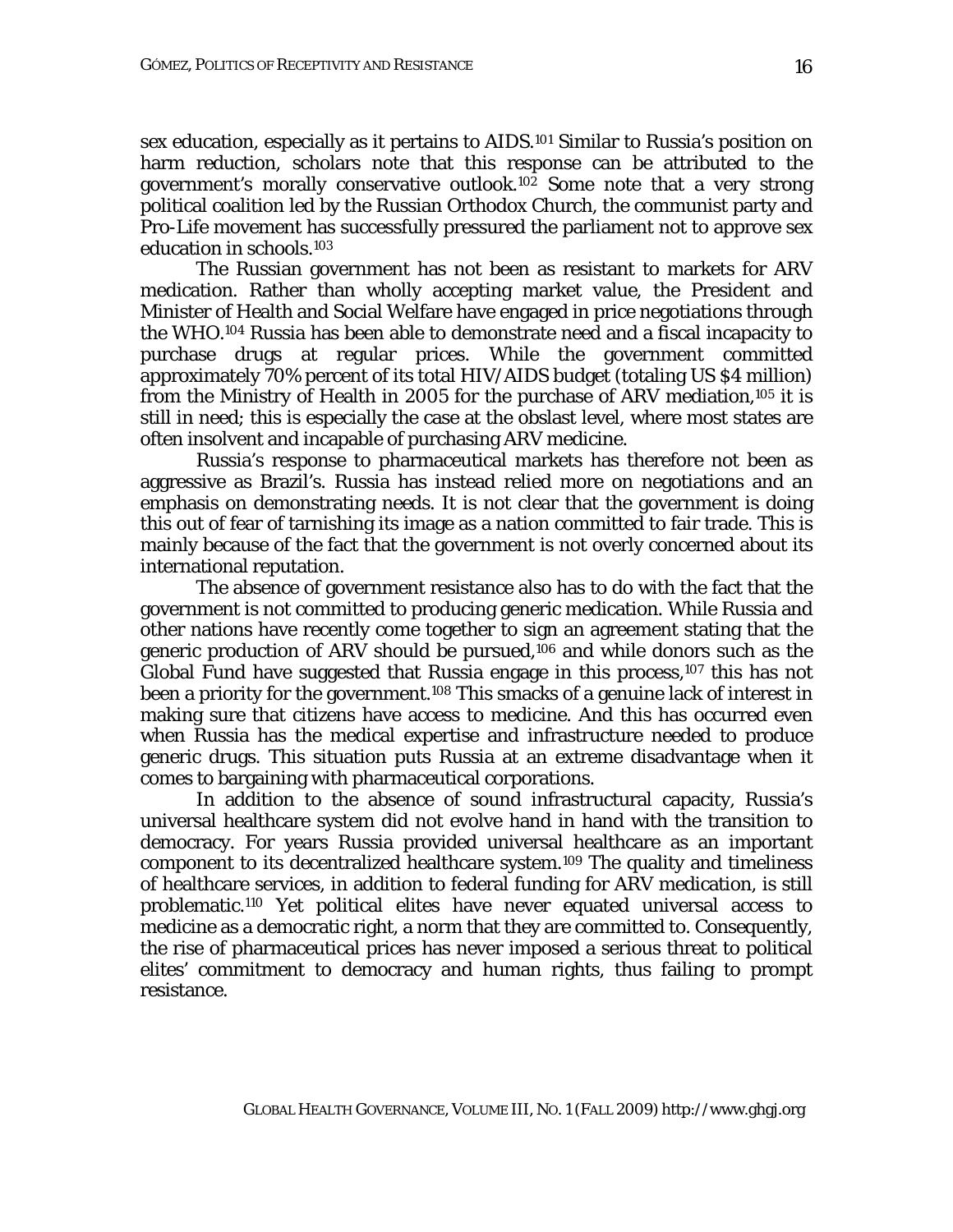## **CHINA**

China exhibits the most similarity to Brazil in its historic commitment to working with the international community. China and Brazil were two of the originating founders of the WHO.111 By the late-1950s, China worked with other countries to eradicate smallpox.112 During this period China also began to collaborate more with medical doctors from the West, as is evident through the rise of Western trained medical practitioners in China during this period.

 To a certain extent this history of international collaboration influenced the government's interest in maintaining its reputation. China's leadership has always been sensitive to international pressures and criticisms of its response to disease. A good example of this is when the government, after increased criticisms of its weak health systems response to SARS, suddenly began to publicly declare its commitment to strengthening its response to AIDS.113 SARS revealed China's weak public health system and motivated the government to heighten its attention to AIDS.<sup>114</sup> Others view this period as the "key turning point" in government response.115 The arrival of a new government in November of 2002, which was also committed to AIDS, certainly helped.116 The embarrassment associated with SARS behooved the government to rejuvenate its reputation.117 While China has certainly achieved this in the global South as a nation challenging Western views, especially as it pertains to the UN Security Council,118 reputation-building has certainly been a challenge when it comes to public health.

 China's history of reputation-building is not as long-winded as Brazil's, however. While it had a history of international collaboration and prestige, there was a long period of time when China was isolated from the international community. Several structural conditions account for this. During the 1950s and 1960s, the government's focus was on strengthening domestic pubic health infrastructure and economic development. Syphilis posed such a threat. Mao Ze Dong's focus was therefore on his nation, not the international sphere.119 Mao created a strong public health system and established universal health care for all.120 In addition, the great famine incident forced the government to focus on development issues. It was not until 1979 that China once again became active in the WHO and its collaboration with other nations to eradicate disease.

 Thus in contrast to Brazil, China does not have a long, uninterrupted history of working with the international community and consolidating its reputation. It has only been more recently that the government has been concerned about this process, mainly because of SARS.

During the 1990s, China was not eager to engage the international community. Institutional designs facilitated this process. The Premier was autonomous from legislative and bureaucratic pressures when deciding to engage the international community. Notwithstanding an increased role in the ability of public health officials to provide policy ideas and recommendations, this was never the case under prior administrations.121 It was not until Hu Jintao's emergence that the President paid more attention to human development.122 Yet,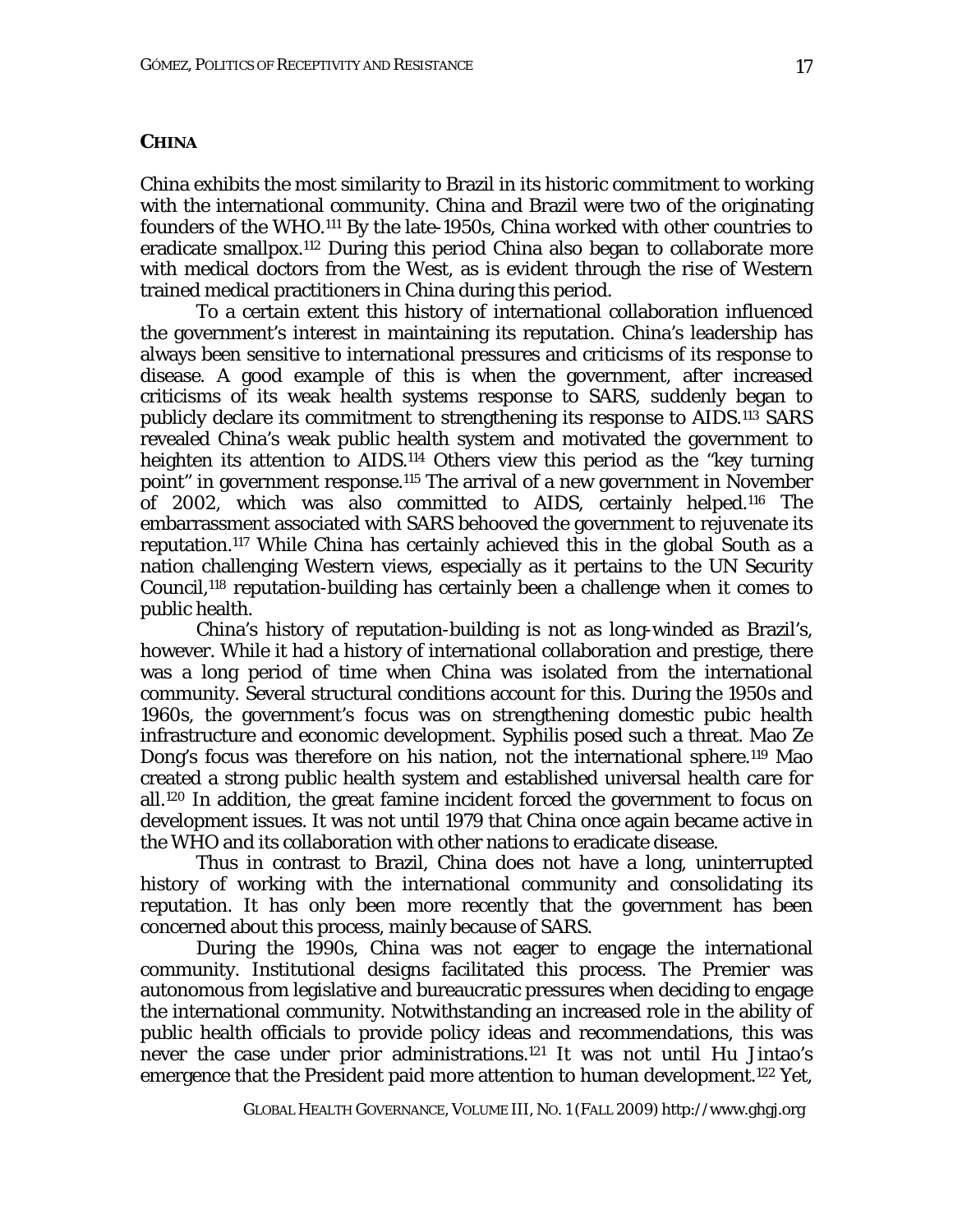during the early and arguably most crucial years of the AIDS epidemic, the Premier was focused more on domestic issues, not the international community.

## *Receptivity*

Consequently, it has not been until recently that the government has been receptive to donor assistance to strengthen its AIDS program. China did not engage in partnerships with the donor community until the late-1990s. While bilateral agencies such as DFID provided assistance during the early-1990s to help strengthen China's health systems,<sup>123</sup> loans for HIV prevention and treatment were not provided until 1999. That year, DFID provided L21million for HIV programs through its *Health VIII Support* (1999-2002) program.124 In 2000, DFID gave another L15 million for five years for the China-UK HIV/AIDS Prevention and Care Program, which aimed to provide replicable models of successful prevention and treatment program in several provinces. In 2002, the National Institutes of Health (NIH) provided \$US 15 million to increase research for AIDS, while AusAID (Australian Agency for International Development) provided \$A14 million to work with China's CDC on increasing community-based intervention, build local government capacity, and increase the effectiveness of its public health system.

When it came to multi-lateral aid, in 1999 the World Bank gave China \$4.5 million for prevention programs in the Xinjiang province, followed by \$25 million for prevention in Fiujan, Shanxi, Guangxi, and Xianji through the Health IX HIV/AIDS Prevention and Care Program.125 Multi-lateral assistance increased substantially after 2003.126 That year, the Global Fund provided a grant to finance new equipment for China's CARE programs, as well as funding for health worker training, HIV prevention, and condom usage. In 2004, the Global Fund provided an additional grant to target IDUs in 7 provinces.

China has also benefited from philanthropy. Since the early-1990s, the Ford foundation provided support to NGOs working on prevention.127 More recently, the Clinton foundation has provided US\$10 million for pediatric services for children suffering from AIDS. Merk and Bayer pharmaceutical corporations have also provided funding for treatment and prevention services.

Despite this assistance, it is important to note that these aid packages are new and did not provide enough time for China's AIDS officials to cultivate a close partnership with donors. Again, DFID's presence during the 1990s was focused on health systems and access to medicine, not AIDS. Donor assistance for AIDS did not emerge until 1999. Even then, funding was not provided for China's AIDS program but rather for provincial governments.

While a long-term partnership with donors is important for a successful tripartite partnership to emerge, equally if not more important is the government's commitment to NGOs. The upshot is that the government has not been committed to facilitating the incorporation of NGOs into the policy-making process. While the government, and especially the CDC (Chinese Center for Disease Control), has certainly gained an appreciation for the work of AIDS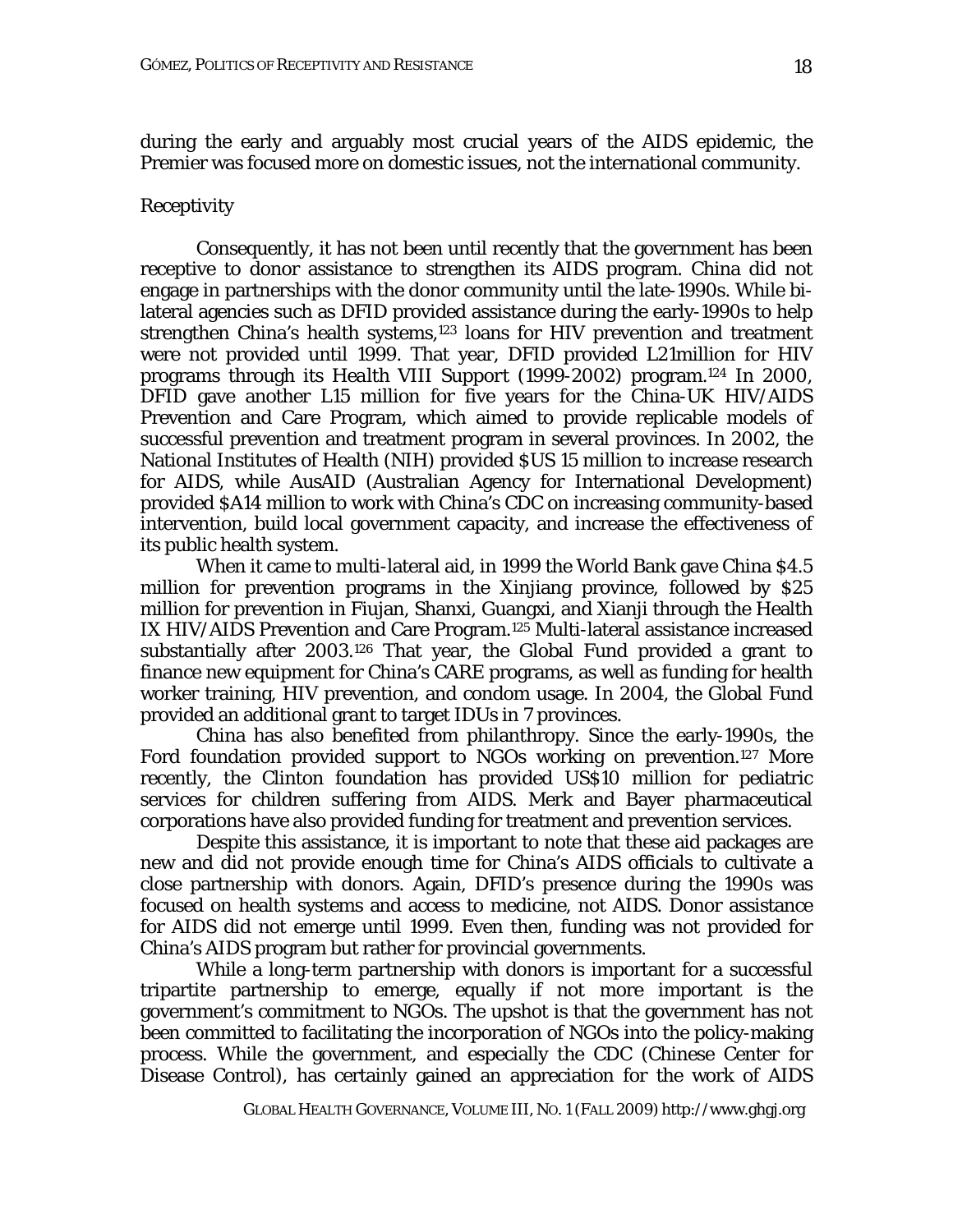NGOs, the Ministry of Health has not consolidated its partnership with them.128 Furthermore, and in contrast to Brazil, there is no committee in the National Center for AIDS Prevention and Control (NCAIDS) formally incorporating NGOS into the policy-making process.

Two factors account for this lack of institutionalization. First, most of the AIDS NGOs working in China are GONGO's (Government Organized Non-Governmental Organizations).129 Second, there is still a high degree of distrust among local government officials towards NGOs. While state-level CDC officials have been keen on using NGOs for reaching at-risk groups, local government officials still view NGOs as potentially revolutionary. This has limited AIDS NGO partnerships with local officials.130

 These constraints have motivated new non-governmental AIDS NGOs to emerge and seek ways of increasing their influence. As we saw with Brazil during the 1990s prior to the World Bank loan, beginning in 2002 non-governmental AIDS NGOs in China started to mobilize in response to the arrival of funding from the Global Fund.131 The Global Fund's mandate to increase the representation of NGOs and PLWAS in Country Coordinating Mechanisms (CCMs), in addition to the alleged failure of elections for civic members of the CCM in 2003, has prompted the Global Fund and UNAIDS to pressure the government to institutionalize civic participation and strengthen its relationships with NGOs.<sup>132</sup> Though essentially forced to change its tone with civil society, the government is now much more open and committed to working with NGOs and the Global Fund.

#### *Resistance*

When it comes to international recommendations for prevention and treatment policy, China has not been as receptive. For years the government did not endorse harm reduction strategies, notwithstanding international recommendations for doing so.133 It has only been recently that the Ministry of Health has condoned the usage of harm reduction strategies.134 Some claim that the government initially resisted these measures because of the historic moral campaign against drug use.135 During the 1950s, drug use was seen as a social evil and not to be encouraged; this normative legacy carried over to the 1980s, when drug use started to become more frequent. While the Ministry of Health and state governments have now become, at least in theory, more liberally minded and willing to use harm reduction, and while some states have experimented with clean needle exchange and methadone, some analysts claim that normative views and stigma still hamper the implementation of policy.136

 Similar resistance has emerged when it comes to sex education. Despite international recommendations,<sup>137</sup> for years the government did not approve sex education in schools, especially with regards to HIV. Once again, this resistance stemmed from deeply ingrained moral and conservative views seeing as a social taboo premarital sex and prostitution.<sup>138</sup> In recent years, the government has relaxed its moral impulse. Earlier this year, the government launched a sex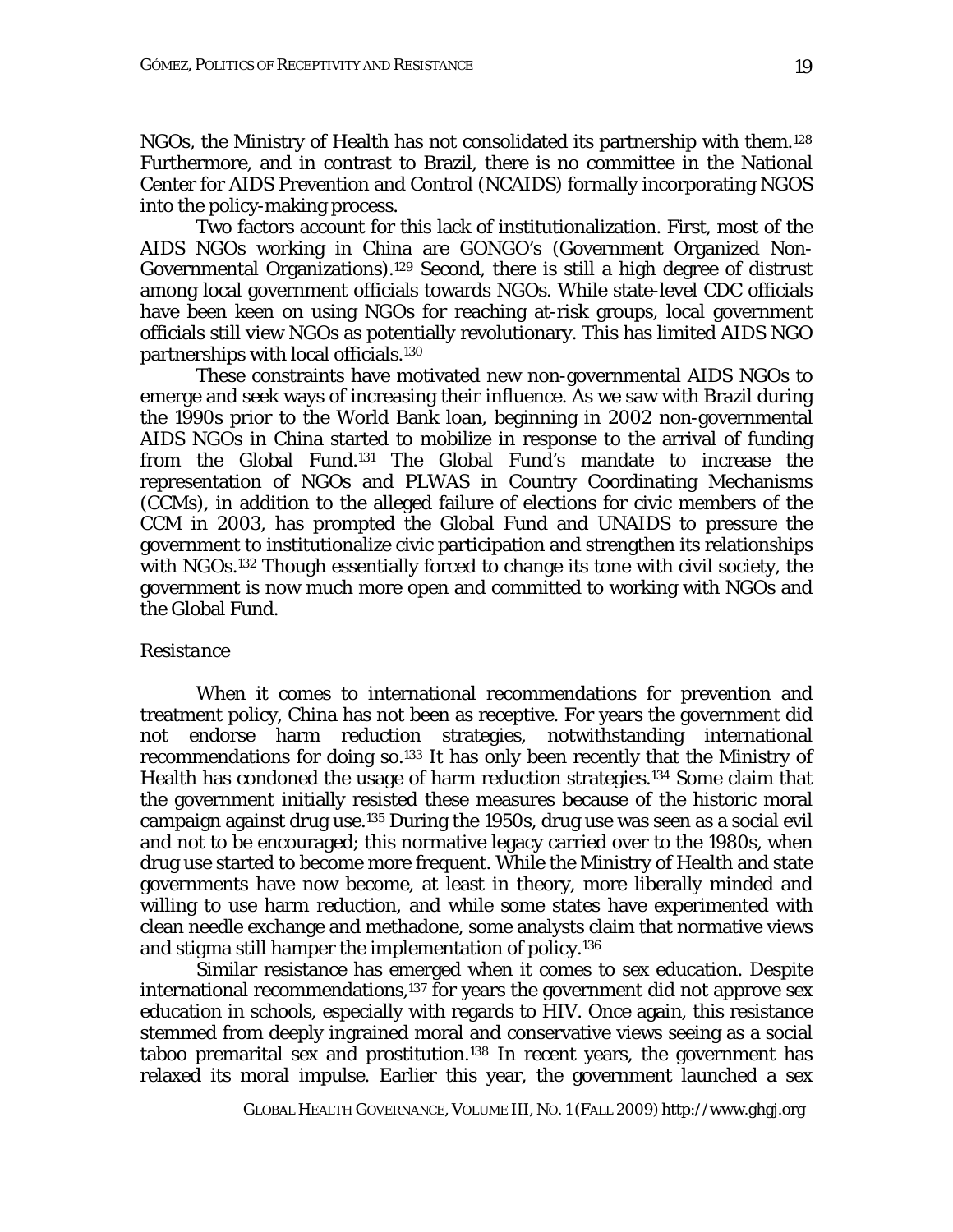education awareness campaign to address HIV and other sexually transmitted diseases.139 The government is now promoting commercials on safe sex.140 Thus, in contrast to India and Russia, the historical institutional legacy of morality and conservativism has not generated as much resistance to international recommendations.

In addition, China's resistance of global markets for ARV medication has not been as austere as Brazil's. China has not issued compulsory licenses for ARV, despite the fact that it is a world leader in the production of active pharmaceutical ingredients and second line drugs.141 Nor has the government threatened to issue them. This derives mainly from the fear that the government has of violating TRIPS agreements and US patent laws.<sup>142</sup> Officials fear that issuing compulsory licenses may have long term ramifications, such as generating few incentives for corporations to engage in drug experimentation, failure to improve the overall quality of drug products, while threatening the prospect of continued foreign direct investment.143 Instead, the government has engaged in price negotiations with pharmaceutical companies.144

 Because China only produces seven of the over twenty necessary ARV medications, some have suggested that the government issue compulsory licenses to produce the rest.145 The number of HIV positive in need of access to medicine has increased, while the actual provision and affordability of medicine has declined.146 China has the infrastructural capacity needed to start producing the remaining medication. But the government has found it more advantageous, both economically and geopolitically, to engage in price negotiations.147 It therefore seems that the government prioritizes securing foreign direct investment rather than ensuring that its citizens have access to medicine.

 One reason accounting for this kind of response has to do with the fact that the imposition of high prices for ARV medication does not threaten the government's commitment to providing medication for its citizens. First of all, China does not have a free universal healthcare system. Citizens must pay fees for health services, while the government has repeatedly fallen short of funding all aspects of its public health system. Second, although the state provided universal healthcare in the past, and while it continues to provide some medical care for free, state health care never emerged in tandem with democratization processes. The state never viewed universal healthcare as a universal right, guaranteed through political opening and institutions. Thus, when high prices for ARV medication arose, state elites did not feel threatened in their ability to maintain their commitments to society.

 The Chinese government did nevertheless eventually agree to start providing ARV medication for free to poor citizens in rural parts of China. From 2001 to 2003, through the government's CARES (China Comprehensive AIDS Response) initiative, the state allocated 100 million Yuan (\$112 million) per year to pay for this service. However, scholars note that this amount is far from sufficient in providing what is needed to cover all HIV infected.148 The provision of a grant in 2005 for \$98 million from the Global Fund to pay for the importation of patent medicine may help the government address this issue.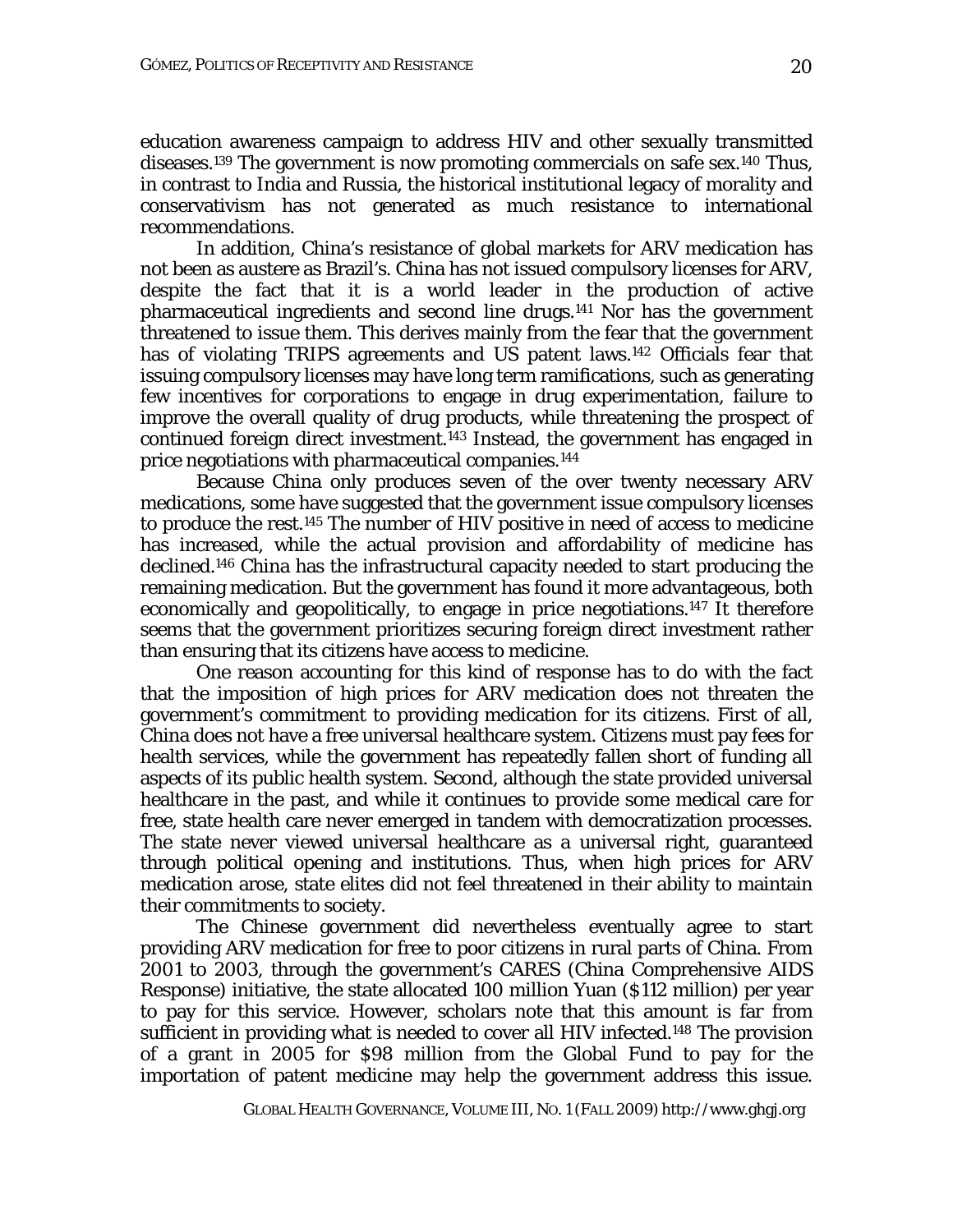While this may help alleviate short term needs, in the future the government will need to commit more domestic resources to the production and provision of ARV medicine.

## **CONCLUSION**

After several years of responding to the AIDS epidemic, emerging nations have become strategic in their interaction with the international community. I have put forth the theory that those nations concerned about their reputation and that have a long history of working with the international community will be continuously receptive to donor aid assistance in order to strengthen their AIDS programs. At the same time, however, they will resist international recommendations for prevention and treatment policy whenever the latter threatens domestic normative structures, such as morals and normative beliefs about universal healthcare, and when this combines with the pharmaceutical capacity needed to produce ARV medication. All of this is done in order to strategically *use* the international community for strengthening domestic programs.

Of the four case studies examined in this article, Brazil stands out as the most strategic. Reputation-building and historic legacies of cooperation have led to an ongoing tripartite partnership between AIDS officials, donors, and NGOs, in turn providing AIDS officials with the leverage needed to further expand its AIDS program; this has engendered a program that continues to grow and outpace its counterparts in domestic spending – see Figure 1.1. Of the cases compared to Brazil, India came closest in developing a tripartite partnership, though it is new and not yet firmly established.

But what is the deeper meaning underlying this strategic interaction? In essence, it is a reflection of an emerging nations' growing sovereignty. That is, by engaging in strategic behavior, nations have the opportunity to show the world that they are developing the resources, capacity, and experience needed to respond to AIDS on their own; they want to reinforce the fact that they are no longer dependent on donor assistance and prescriptions of prevention and treatment policy; they, in short, want to show that they are important sovereign players, capable of controlling their own problems.

Strategic interactions also provide an opportunity for emerging nations to eventually become leaders in the plight against AIDS. By developing unique, contextually-specific AIDS programs through their strategic usage of the international community, emerging nations can become models for other nations. For example, because Brazil's tripartite partnership and resistance to countervailing policy prescriptions has led to a massive expansion of its AIDS program, and because of the high degree of notoriety it has received, Brazil has used its reputation in order to help other nations combat AIDS through the construction of pharmaceutical labs and technology. Through this assistance, Brazil is also striving to shape international policy, specifically donor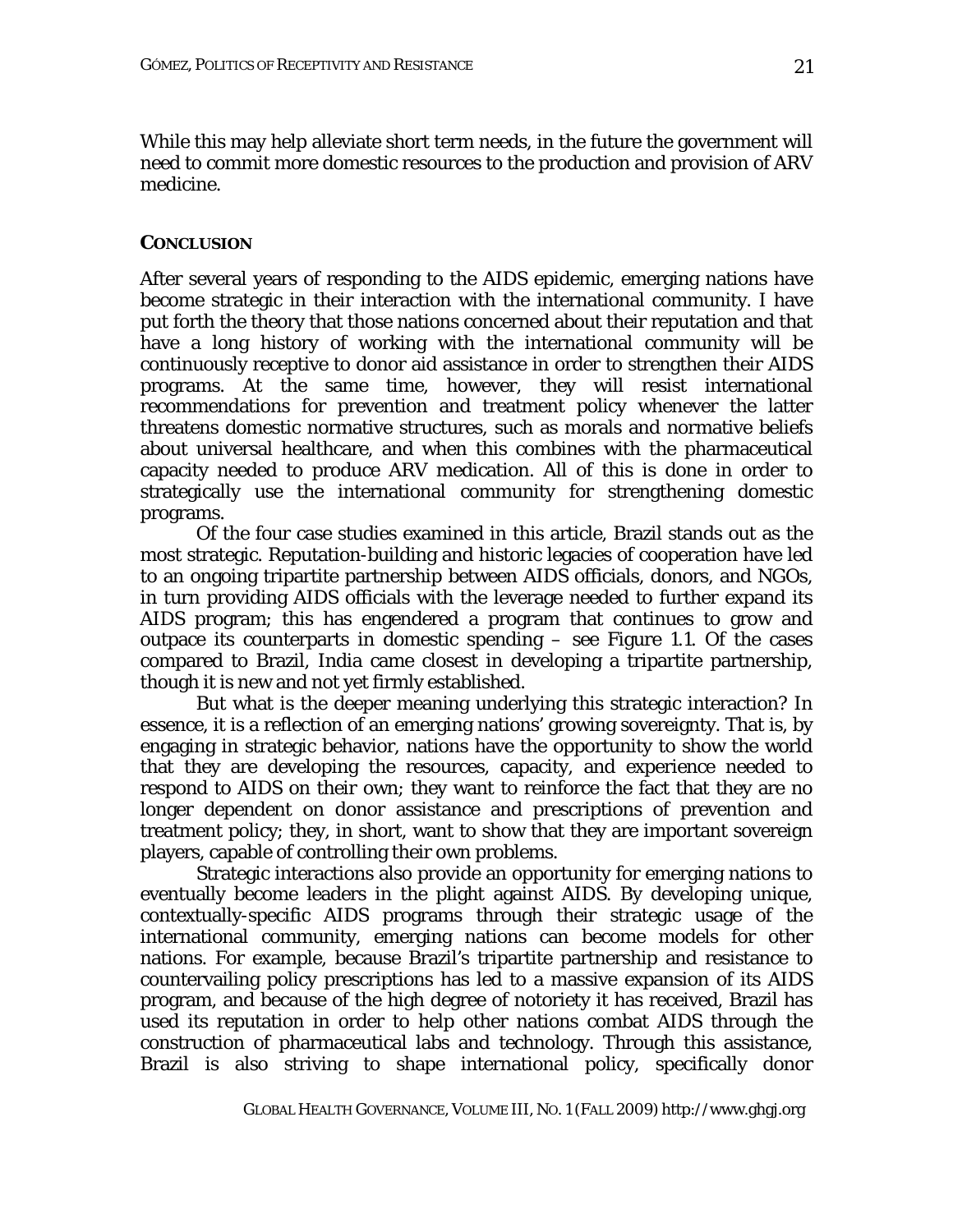commitments to Africa and Asia. As India, China, and Russia gradually build their tripartite partnerships, they may also join Brazil in these broader endeavors.



And finally, the breadth of my argument has the potential of going beyond B.R.I.C. I have limited the scope of my analysis to these countries mainly because of the history of each nation's engagement with the international community, their similar federal structures, economies, and growing influence in international politics. Keep in mind, however, that other emerging nations do not have this history of international cooperation, and thus the one element of receptivity that was important in Brazil, historic legacy in international cooperation, is absent.

In South Africa, for example, the application of my framework reveals a nation that has been isolated from the international community, one that is apathetic about asserting its independence and increasing its international influence. Early receptivity to donor aid assistance was never present, which in turn reflected elite disinterest in the AIDS crisis.149 There was also a considerable amount of resistance to international recommendations for treatment policy. The presence of a relatively strong pharmaceutical sector,150 when combined with the government's normative committed to universal healthcare,151 led to the issuance of a compulsory license in 2003.152 When it comes to prevention policy, it has not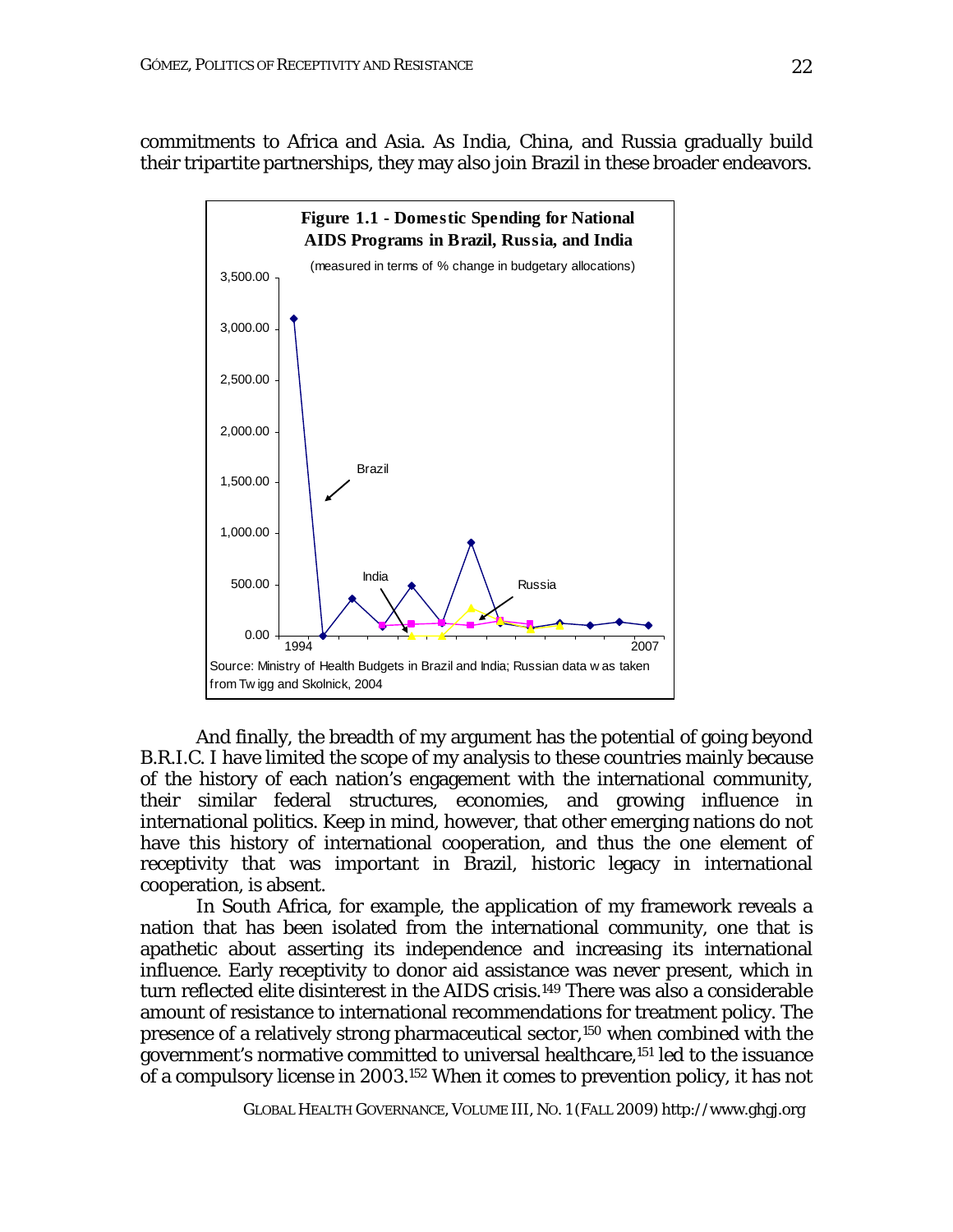resisted international recommendations; this is because stigma is not derived from morality but rather ethnic conflict and discrimination.<sup>153</sup> In the absence of strategic interaction, and in sharp contrast to Brazil, however, the AIDS program has not been very effective.

In Uganda, on the other hand, receptivity to donor aid assistance did occur early on, due mainly to government concern about its reputation.154 Ongoing partnerships with donors and NGOs have led to a persistent increase in AIDS program expansion and effectiveness. Conversely, the absence of a strong pharmaceutical sector,155 the absence of a universal healthcare system, and the fear that issuing compulsory licenses may have on the nation's trade status has not generated incentives to resist pharmaceutical markets. The absence of moral constraints, too, has not led to resistance towards international recommendations for sex education or harm reduction. Thus, Uganda exhibits a case where it takes resources from the international community while shying away from policy resistance. While the government has expanded its domestic programs through this interaction, it remains dependent on donor assistance and has not asserted its independence and influence.

And finally, Thailand exhibits the most similar case to Brazil. While Thailand's leadership was concerned about its reputation after 1991, it did not have a long history of working with other nations. Nevertheless, in order to sustain its reputation, it has worked closely with donors;156 by doing the same with NGOs, moreover, a tripartite partnership has formed, which in turn has led to the continued expansion of its AIDS program. Thailand's strong political commitment to universal healthcare, as a normative democratic commitment, when combined with the presence of an effective pharmaceutical infrastructure, has created resistance to pharmaceutical markets, as evident through the imposition of compulsory licenses in 2007.157 And finally, Thailand has resisted recommendations for harm reduction, as this goes against the government's moral views. Notwithstanding, the government has refrained from letting morality influence its unwavering commitment to sex education and condom use.158 Receptivity and resistance suggests that Thailand is strategically using the international community for an expansion of its AIDS program. Moreover, and similar to Brazil, it is using its success to help other nations combat AIDS, thus enhancing its international influence while solidifying its reputation as an emerging nation.159

*Eduardo J. Gómez is an Assistant Professor in the Department of Public Policy and Administration at Rutgers University at Camden. The author wishes to thank Rahul Rajkumar, Devi Sridhar, Kelly Lee, Danielle Kuczynski, and the anonymous reviewers at Global Health Governance for helpful comments and suggestions.*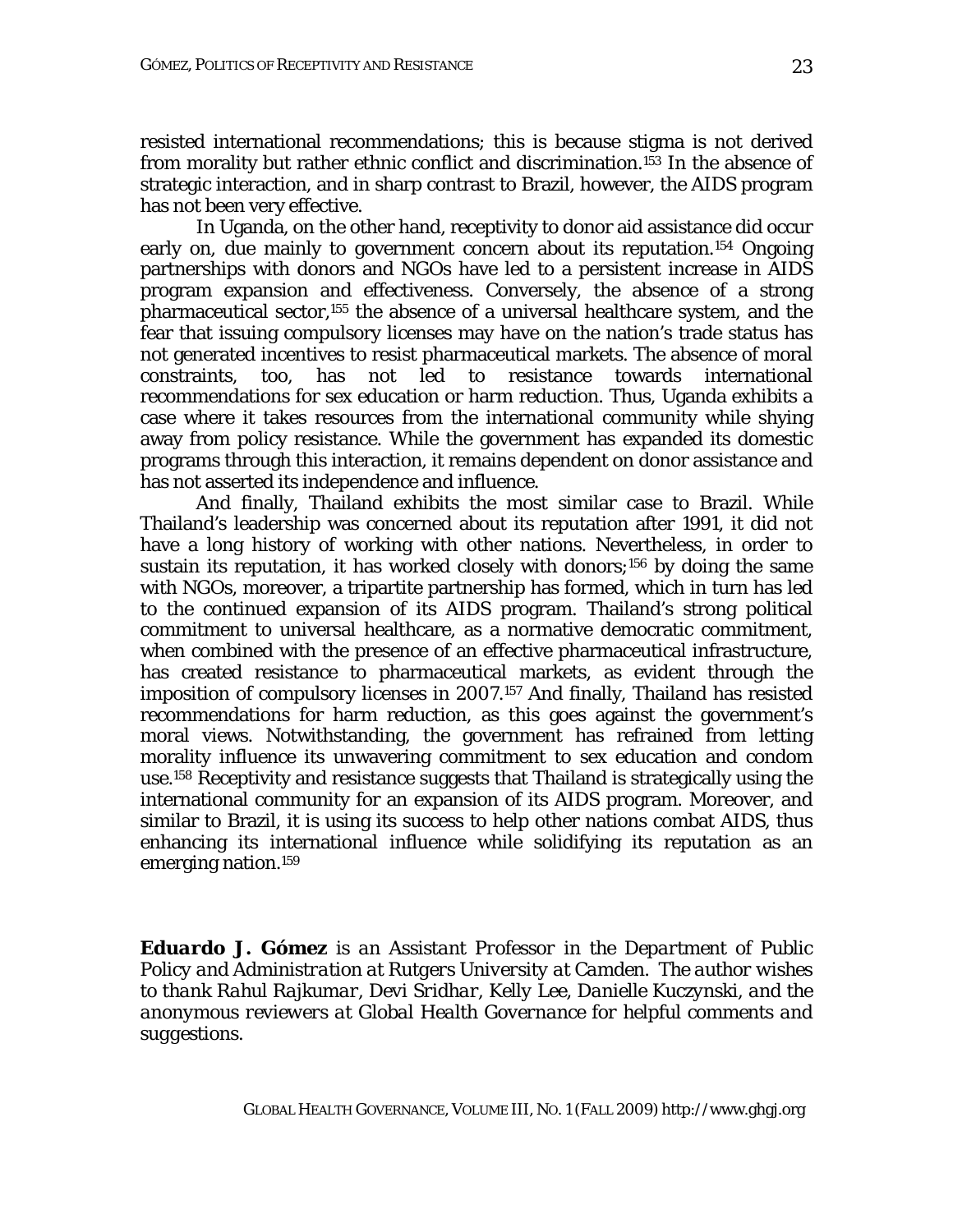<sup>1</sup> Matthew Flynn, "The Evolution of Brazil's Public Production of Anti-Retroviral Medicines (1990-2007)," *Development and Change* 39, no. 4 (2009): 513-36.

<sup>2</sup> The 2001 Doha declaration further clarifies the 1995 TRIP ruling that under certain conditions, such as a public health emergency, nations can issue compulsory licenses. The declaration confirms this agreement and provides more autonomy in a nation's ability to define what constitutes a national emergency.

<u> 1989 - Johann Stoff, amerikansk politiker (d. 1989)</u>

3 In 1995, the World Trade Organization (WTO) created the TRIPS agreement. This agreement provides minimum standards that all WTO participation nations must abide by for the protection of intellectual property rights, which includes patents for medicine.

4 Paragraph 6 of the Doha declaration, introduce in 2003, now permits nations producing generic medicine to export them to nations that do not have the pharmaceutical infrastructural capacity to do so. Thus, this allows nations issuing compulsory licenses to provide drugs for domestic and international use.

5 Vanessa Bradford Kerry and Kelly Lee, "TRIPS, the Doha Declaration and Paragraph 6 decision: What are the Remaining Steps for Providing Access to Medicines?" *Globalization and Health* 3, no. 3 (2007).

<sup>6</sup> Jeremy Youde, "Is Universal access to antiviral drugs an emerging international norm?" *Journal of International Relations and Development* 11 (2008): 415-440.

<sup>7</sup> *Jornal do Brasil*, "Uma luta de US\$ 100 milões," March 30, 1994; *O Globo*, "Tuberculose ameaca elevar número de mortes port Aids," August 11, 1994.

<sup>8</sup> Migel B Fontes, "Interface entre as Políticas Internacionais e Nacionais de AIDS" [the interface between international and national politics of AIDS], in *Saúde, desenvolviento e política: Respostas frente á AIDS no Brasil* [Health, Development and Politics: Responses to AIDS in Brazil], eds. Richard Parker, Jane Galvão, and Marcelo Secron Bessa (Rio de Janeiro, Brazil: ABIA Press, 1999).

9 Author's interview with former President of Brazil Fernando H. Cardoso, November 22, 2007. <sup>10</sup> *Ibid*.; Sergio Carrara, "A geopolílitca simbólica da sifilis: Um ensaio de antropologia histórica"[the geopolitical symbolism of AIDS: an essay of historical anthropology], *Historia, Ciencias, Saúde – Minguinhos* III Nov. 1996-Feb (3) (1997): 391-408. <sup>11</sup> *Ibid*.

<sup>12</sup> Migel B Fontes, "Interface entre as Políticas Internacionais e Nacionais de AIDS" [the interface between international and national politics of AIDS], in *Saúde, Desenvolviento e Política: Respostas Frente á AIDS no Brasil* [Health, Development and Politics: Responses to AIDS in Brazil], eds. Richard Parker, Jane Galvão, and Marcelo Secron Bessa (Rio de Janeiro, Brazil: ABIA Press, 1999).

<sup>13</sup> Varun Garui and Evan Lieberman, "Boundary Politics and Government Response to HIV/AIDS in Brazil and South Africa" *Studies in Comparative International Development* 41, no. 3 (2006): 47-73.

14 Paulo Teixeira, "Políticas públicas em Aids" [Public politics of AIDS] in Richard Parker, ed., *Políticas, instituicões e Aids: enfrentando a epidemia no Brasil* [Politics, Institutions, and AIDS: Confronting an Epidemic in Brazil] (Rio de Janiero, Brasil: ABIA Publications, 1997).

<sup>15</sup> Interview with Paulo Teixeira, former director of the national AIDS Program, June 8, 2008. <sup>16</sup> *Ibid*.

17 Author's interview with former President of Brazil Fernando H. Cardoso, November 22, 2007. 18 Author's interview with the former director of the national AIDS Program, Dr. Pedro Checquer, August 9, 2008; author's interview with Dr. Paulo Teixeira, June 8, 2008.

19 Garui and Lieberman, "Boundary Politics and Government Response to HIV/AIDS in Brazil and South Africa," 47-73.

<sup>20</sup> US Department for Aid and Development (USAID), *Brazil: Country Profile* (Washington, DC: USAID, 2004).

<sup>21</sup> Department for International Development (DFID), *Facts to Fight AIDS in Rural Brazil* (London, UK: Department for International Development, 2009).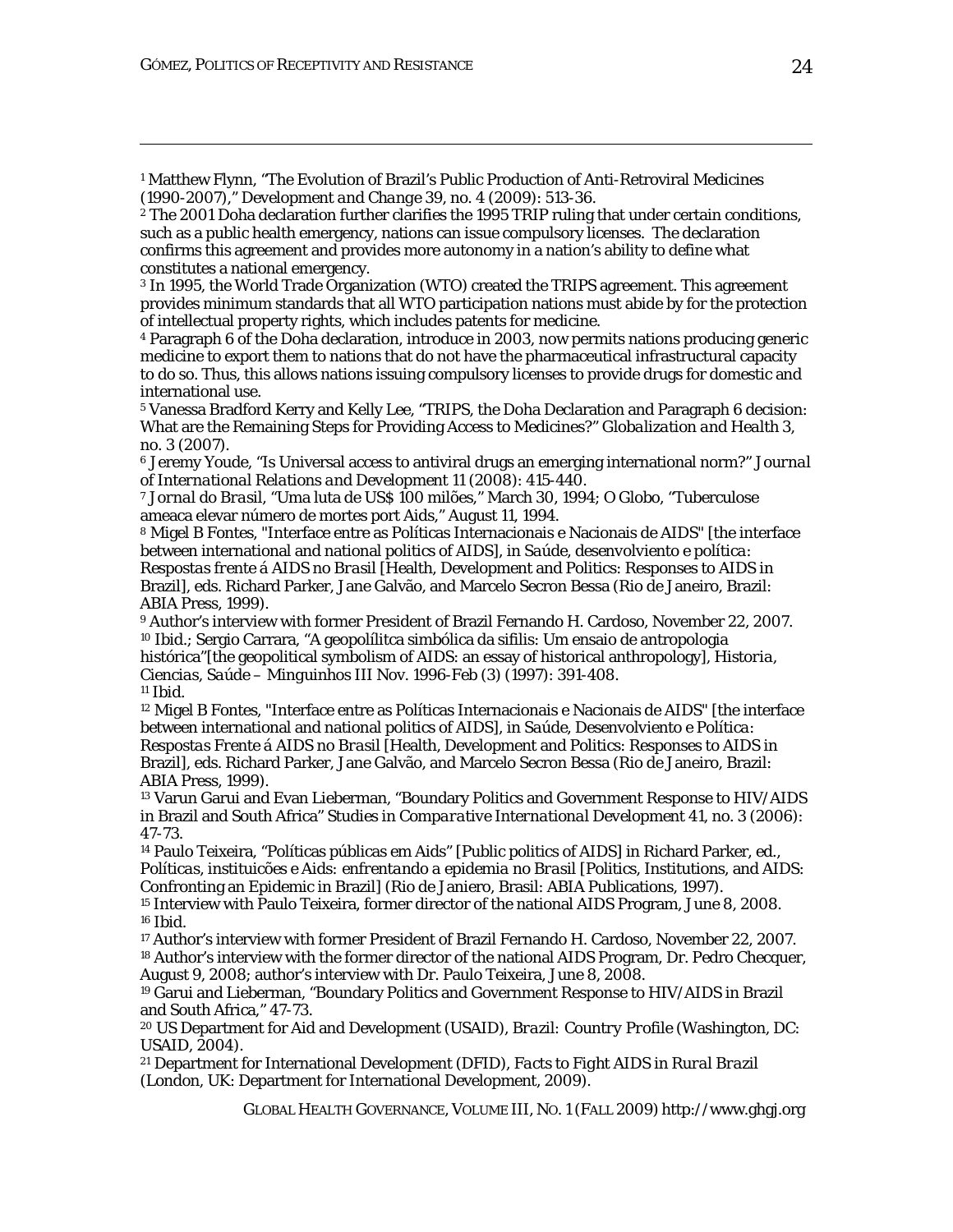<sup>22</sup> Chris Beyrer, Varun Gauri, and Denise Vaillancourt, *Evaluation of the World Bank's Assistance in Responding to the AIDS Epidemic: Brazil Case Study* (Washington, DC: The World Bank,  $2005$ ).

<u> 1989 - Johann Stoff, amerikansk politiker (d. 1989)</u>

<sup>23</sup> *Ibid*.

<sup>24</sup> *Ibid*.

25 Author's interview with Veriano Terto Jr., President of ABIA (Brazilian Inter-Disciplinary Association for AIDS), June 22, 2006, September 8, 2008.

<sup>26</sup> Jane Galvão, *Aids No Brasil: A agenda de construcão de uma epidemia* (São Paulo, Brazil: ABIA Publishers, 2000).

27 Author's interview with Dr. Eduardo Barbosa, Under-Secretary, national AIDS Program, August 13, 2008.

28 Author's interview with Ezio Santos Fihlo, President of Pella-Vida, NGO, June 30, 2006; author's interview with Veriano Terto Jr., President of ABIA (Brazilian Inter-Disciplinary Association for AIDS), September 8, 2008.

29 Author's interview with Dr. Eduardo Barbosa, Under-Secretary, national AIDS Program, August 13, 2008 and Veriano Terto Jr., President of ABIA (Brazilian Inter-Disciplinary Association for AIDS), September 8, 2008.

<sup>30</sup> Dilene Raimundo Nascimento, *As Pestes do Século XX: Tuberculose e Aids no Brasil, Uma História Comparada* [The Pests of the 20th Century: A Comparative History of Tuberculosis and AIDS in Brazil] (Rio de Janeiro, Brasil: Editora FIOCRUZ, 2005); Jane Galvão, *Aids No Brasil: A agenda de construcão de uma epidemia* [AIDS in Brazil: an agenda for constructing an epidemic] (São Paulo, Brazil: ABIA Publishers, 2000); author's interview with Ezio Santos Fihlo, President of Pella-Vida, NGO, June 30, 2006.

31 Bill Hinchberger, "Brazil Leads from the Front on AIDS" *The Lancet* Vol. 365, Issue 9472 (2005).

32 Beyrer, Gauri, and Vaillancourt, *Evaluation of the World Bank's Assistance in Responding to the AIDS Epidemic: Brazil Case Study*.

33 Jane Galvão, *Aids No Brasil: A agenda de construcão de uma epidemia* [AIDS in Brazil: an agenda for constructing an epidemic] (São Paulo, Brazil: ABIA Publishers, 2000).

34 Roger Bate and Richard Tren, *Brazil's AIDS Program: A Costly Success* (Washington, DC: American Enterprise Institute, 2005).

<sup>35</sup> Kurt Weyland, *Democracy with Equity: Failures of Reform in Brazil* (Pittsburgh, PA: University of Pittsburg Press, 1996).

<sup>36</sup> Flynn, "The Evolution of Brazil's Public Production of Anti-Retroviral Medicines (1990-2007)." <sup>37</sup> World Health Organization, *History of WHO Support to HIV/AIDS in India* (Geneva, Switzerland: World Health Organization, 2009).

<sup>38</sup> Deepankar Srigyan, *Social-Hygienic Problems of Public Health and Public Health Systems in Countries Around the World: India* (Russia: Department of Medicine, People's Friendship University of Russia, 2008).

<sup>39</sup> University College London, Welcome Trust Center, *Smallpox History* (2009); http://www.smallpoxhistory.ucl.ac.uk/

<sup>40</sup> *Ibid*.

<sup>41</sup> Devi Sridhar, "The Politics of Government Response to AIDS in India," Center for Global Economic Governance, Oxford University, unpublished manuscript, 2008.

<sup>42</sup> BBC, "Gates on India AIDS Mission," November 11, 2002.

<sup>43</sup> Evan Lieberman, "A Model-Testing Case Study of Strong Ethnic Boundaries and AIDS Policy in India," in Lieberman, *Boundaries of Contagion: How Ethnic Politics Have Shaped Government Response to AIDS* (Princeton, NJ: Princeton University Press, 2009).

<sup>44</sup> Government Accounting Office, *USAID and UN Response to the Epidemic in the Developing World* (Washington, DC: Government Accounting Office, 1998).

<sup>45</sup> Family Health International, *IMPACT: Russia Final Project* (Arlington, VA: Family Health International, 2007).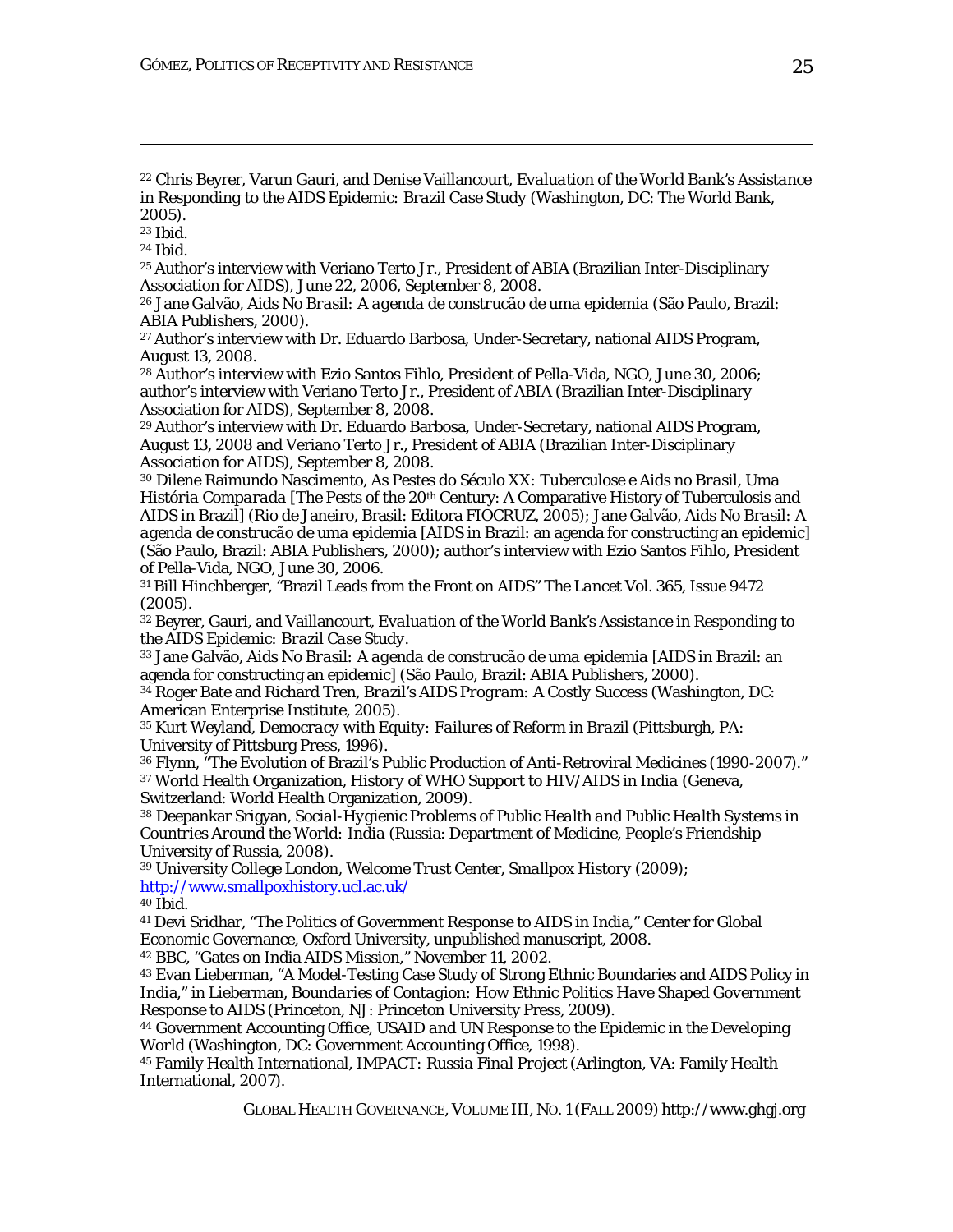<sup>46</sup> World Bank, *HIV/AIDS in India* (Washington, DC: The World Bank Group, 2005). <sup>47</sup> House of Commons, *HIV/AIDS: DFID's New Strategy: Government Response to the Committee's Twelfth Report of Session 2007-08* (London UK: House of Commons, 2009). <sup>48</sup> World Health Organization (WHO), *History of WHO Support to HIV/AIDS in India* (Geneva, Switzerland: World Health Organization, 2009).

<u> 1989 - Johann Stoff, amerikansk politiker (d. 1989)</u>

<sup>49</sup> *Ibid*.

<sup>50</sup> *Ibid*.

<sup>51</sup> Mead Over, Peter Heywood, Julian Gold, Indrani Gupta, Subhash Hira, and Elliot Marseille, eds., *HIV/AIDS Treatment and Prevention in India: Modeling the Cost and Consequences*  (Washington, DC: The World Bank Group, 2004).

<sup>52</sup> *Ibid*.

<sup>53</sup> Devi Sridhar and Eduardo J. Gómez, "Comparative Assessment of Health Financing in Brazil, India, Russia, and India: What Role does the International Community Play?" Center for Global Economic Governance (Oxford: Oxford University, unpublished manuscript, 2009).

<sup>54</sup> World Bank, *HIV/AIDS in India* (Washington, DC: The World Bank Group, 2009). <sup>55</sup> *Ibid*.

<sup>56</sup> Global Fund to Fight AIDS, TB, and Malaria, *India and the Global Fund* (Geneva: GFATM Press, 2009).

<sup>57</sup> *Ibid*.

<sup>58</sup> Bill & Melinda Gates Foundation, *Avahan: Indian AIDS Initiative* (Seattle, WA: Bill & Melinda Gates Foundation, 2009; http://www.gatesfoundation.org/avahan/Pages/overview.aspx <sup>59</sup> Medical News Today, "Clinton Foundation to help Train Nurses in India in HIV/AIDS Care,"

February 24, 2006; http://www.medicalnewstoday.com/articles/38253.php

<sup>60</sup> Pramit Mitra, "India at the Crossroads: Battling the HIV/AIDS Pandemic," *The Washington Quarterly* 27:4 (2004): 95-107.

<sup>61</sup> *Ibid*.

<sup>62</sup> Lieberman, "A Model-Testing Case Study of Strong Ethnic Boundaries and AIDS Policy in India"; Maria Ekstrand, Lisa Garbus, and Elliot Marseille, *HIV/AIDS in India*, AIDS Policy Research Center (San Francisco: University of California, San Francisco, 2003).

<sup>63</sup> Lieberman, "A Model-Testing Case Study of Strong Ethnic Boundaries and AIDS Policy in India."

<sup>64</sup> *Ibid*.

<sup>65</sup> Government of India, "Participation of NGOs/CBOs; National AIDS Program" Embassy of India (Mumbai: India, 2009); http://www.indianembassy.org/policy/aids/NGO\_CBO.html <sup>66</sup> UNGASS, *India Country Progress Report* (New Delhi, India: Ministry of Health and Family Welfare, 2009).

<sup>67</sup> World Health Organization, "Injecting Drug Use (IDU) and Prisons" (Geneva: Switzerland, 2009); available at http://www.who.int/hiv/topics/idu/en/index.html

<sup>68</sup> Smita Baruagh, "Never Mind the Numbers: India's HIV/AIDS Crisis is Large Enough" *AIDSLink*, no. 107 (2008); http://www.globalhealth.org/publications/article.php3?id=1781

<sup>69</sup> Nirmala George, "Needle Exchange Program on Rise in India," FOX News, 2006; http://origin.foxnews.com/wires/2006Nov29/0,4670,IndiaAIDSInjectingDrugs,00.html <sup>70</sup> World Health Organization, "World Health Organization Urges Sex in Schools to Prevent AIDS," *Soz Preventiv*med 39, 25 (1994).

<sup>71</sup> *Ibid*.

<sup>72</sup> Monica Chadha, "Indian state bans sex education," *BBC News*, April 3, 2007.

<sup>73</sup> Daniel Cook, "India's Cheap Drugs Under Patent Threat," *BBC News*, February 15, 2009.

<sup>74</sup> *Ibid*.

<sup>75</sup> Mitra, "India at the Crossroads."

<sup>76</sup> *Ibid*.

<sup>77</sup> Ma Sai and Neeraj Sood, *A Comparison of Health Care Systems in China and India*, Occasional Paper, RAND Corporation (Arlington, VA: RAND Corporation Press, 2008).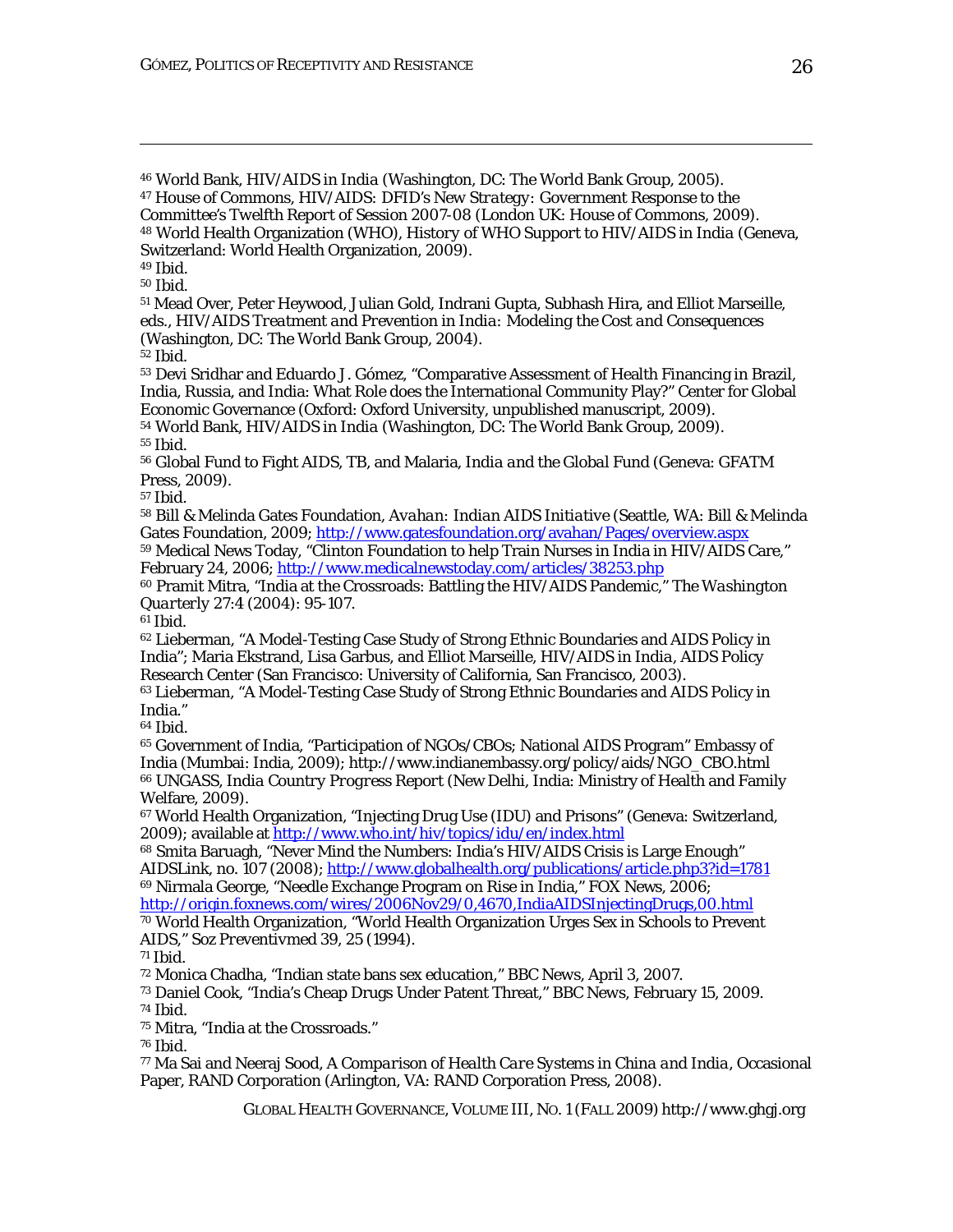MD: Johns Hopkins University Press, 1990).

*Net* (New York, NY: St. Martin's Press, 2000).

<sup>78</sup> *Ibid*.

*GLOBAL HEALTH GOVERNANCE*, VOLUME III, NO. 1 (FALL 2009) http://www.ghgj.org <sup>81</sup> *Ibid*. <sup>82</sup> Celeste A. Wallander, "The Politics of Russian AIDS Policy," *PONARS* Policy Memo, No. 389, 2005. <sup>83</sup> Sridhar and Gómez, "Comparative Assessment of Health Financing in Brazil, India, Russia, and India." <sup>84</sup> Family Health International, *IMPACT: Russia Final Project* (Arlington, VA: Family Health International, 2007). <sup>85</sup> USAID (United States Agency for International Development), *Russia: HIV/AIDS Health Profile* (Washington, DC: USAID, 2008). <sup>86</sup> World Health Organization, *Russian Federation: Country Summary Profile for HIV/AIDS* (Geneva, Switzerland: World Health Organization, 2005). 87 *Ibid.*; Peter Webster, "World Bank approves loan to help Russia tackle HIV/AIDS and tuberculosis," *Lancet* Vol. 361, no. 9366 (2003): 1355. <sup>88</sup> Judith Twigg and Richard Skolnik, *Evaluation of the World Bank's Assistance in Fighting the AIDS Epidemic: Russia Case Study*, Working Paper, The World Bank Group, 2004. 89 World Health Organization, *Russian Federation: Country Summary Profile for HIV/AIDS*. <sup>90</sup> *Ibid*. <sup>91</sup> Global Fund to Fight AIDS, TB, and Malaria, "The Global Fund Welcomes Russian Contribution," Press Release; http://www.theglobalfund.org/en/pressreleases/?pr=pr\_060717 92 USAID (United States Agency for International Development), "Partnership and Prevention among Vulnerable Russian Youth," USAID Press Release; http://www.usaid.gov/press/releases/2009/pr090318\_1.html 93 Wallander, "The Politics of Russian AIDS Policy." <sup>94</sup> *Ibid*. <sup>95</sup> *Ibid*. <sup>96</sup> World Health Organization, "Injecting Drug Use (IDU) and Prisons" (2009) http://www.who.int/hiv/topics/idu/en/index.html; International Harm Reduction Association, "IHRA Makes Statement on UN Commission on Narcotic Drugs" (2009); http://www.ihra.net/March2009 <sup>97</sup> International Harm Reduction Association, "IHRA Makes Statement on UN Commission on Narcotic Drugs" (2009); http://www.ihra.net/March2009 <sup>98</sup> William E. Butler, *HIV/AIDS and Drug Misuse in Russia: Harm Reduction Programs and the Russian Legal System* (London, UK: International Family Health Publishers, 2003). <sup>99</sup> *Ibid*. <sup>100</sup> World Health Organization, "World Health Organization Urges Sex in Schools to Prevent AIDS," *Soz Preventiv*med 39, no. 25 (1994). **<sup>101</sup>** Blaine Stothard, Olga Romanova, and Larissa Ivanova, "Recent Developments in HIV/AIDS Prevention for Russian Adolescents," *Journal of Sex Education* 7 (2) (2007). <sup>102</sup> *Ibid*. <sup>103</sup> V Chervykov, "Sex Education and HIV Prevention in the Context of Russian Politics" *Int Conf AIDS,* 12, no. 496 (1998). <sup>104</sup> Sarah Rainsford, "Russia's AIDS Timebomb," *BBC news*, December 3, 2003; World Health Organization, *Russian Federation: Country Summary Profile for HIV/AIDS*. <sup>105</sup> World Health Organization, *Russian Federation: Country Summary Profile for HIV/AIDS*. <sup>106</sup> Arthit Khwankhom, "Retro-Virals: Major Pact for Cheap Drugs," *The Nation*, July 14, 2004. <sup>107</sup> Global Fund to Fight AIDS, TB, and Malaria, *Russian Federation and the Global Fund* (Geneva, Switzerland: GFATM Press, 2003).

<u> 1989 - Johann Stoff, amerikansk politiker (d. 1989)</u>

<sup>79</sup> JF Hutchinson, *The Politics of Public Health in Revolutionary Russia, 1890-1918* (Baltimore,

<sup>80</sup> DE Powell, "The Problem of AIDS," in Judy Twigg and Mark Field eds., *Russia's Torn Safety*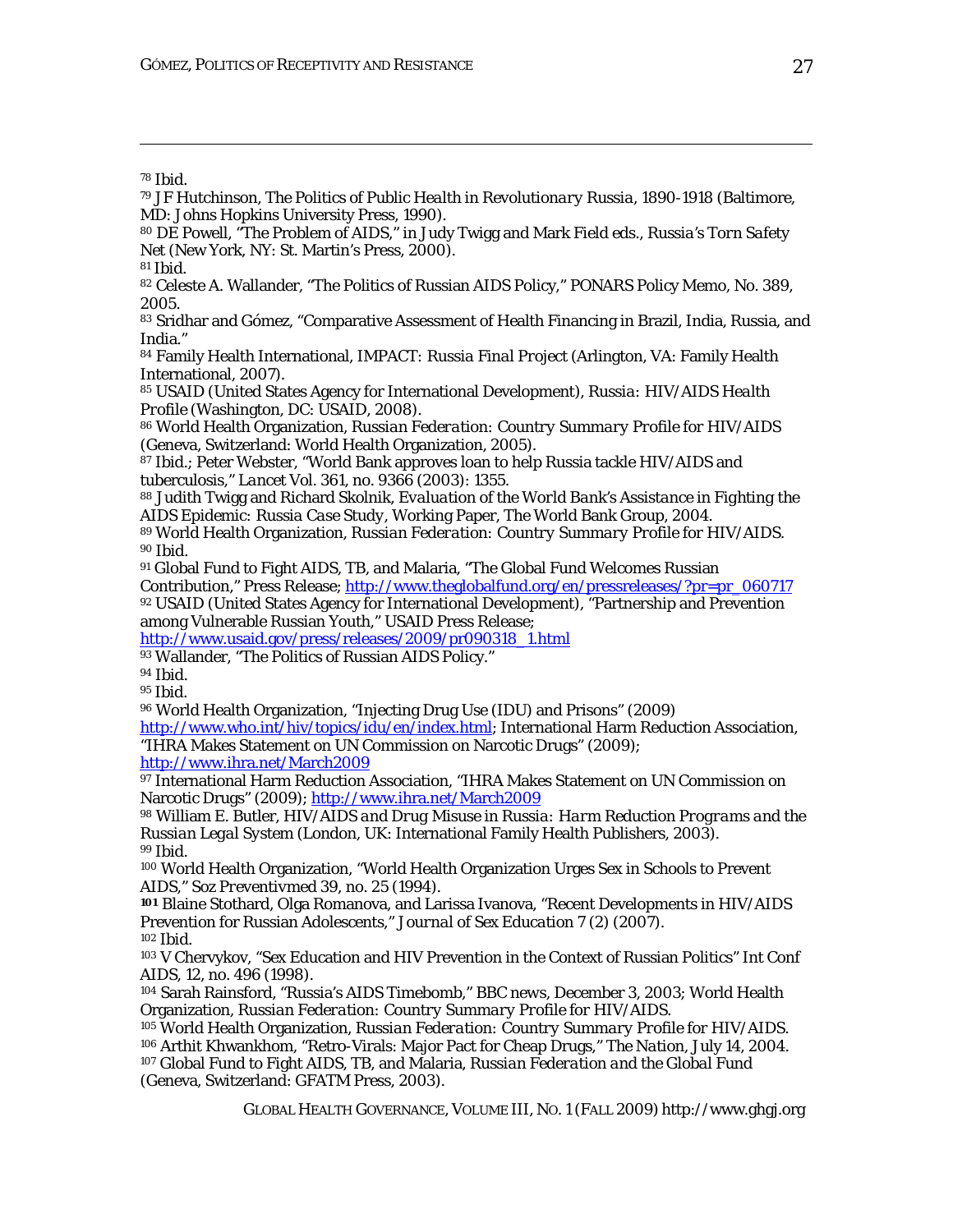<sup>108</sup> Rossiyskaya Gazeta, "Russia: virology center seen threatened by financial crisis, short-time working," *World News Connection*, November 11, 2003.

<sup>109</sup> Twigg and Skolnik, *Evaluation of the World Bank's Assistance in Fighting the AIDS Epidemic: Russia Case Study*.

<u> 1989 - Johann Stoff, amerikansk politiker (d. 1989)</u>

<sup>110</sup> *Ibid*.

<sup>111</sup> J Charles, "Origins, History, and Achievements of the World Health Organization," *British Medical Journal* 2, no. 5600 (1968): 293-296.

<sup>112</sup> Scott Barrett, "The Provision Status of Disease Eradication," *UNDP/ODS Background Report*, Office of Development Studies, United Nations Development Program, December 16, 2004. 113 Yanzhong Huang, "The Politics of HIV/AIDS in China," *Asian Perspective* 30, 1 (2006): 95- 105; Andrew Thompson, *China confronts HIV/AIDS*, Population Reference Bureau (Washington, DC: 2005).

<sup>114</sup> *Ibid*; Wu Zunyou and Sheena Sullivan, "China," in *Fighting a Rising Tide: The Response to AIDS in East Asia,* eds. Tadashi Yamamoto and Satoko Itoh (Tokyo, Japan: Japan Center for International Exchange, 2006).

<sup>115</sup> Thomas Schwartz, "The Impact of Crisis on Social Welfare Provision in China," in Jonathan Schwartz and Shawn Sheih eds., *State and Society Responses to Social Welfare Needs in China: Serving the People*, eds. (Florence, KY: Routledge, 2009); Joan Kaufman, "The Role of NGOs in China's AIDS Crisis," in *State and Society Responses to Social Welfare Needs in China*. 116 Thompson, *China confronts HIV/AIDS*.

117 Joan Kaufman, "The Role of NGOs in China's AIDS Crisis."

<sup>118</sup> Joel Wuthnow, "The Concept of Soft Power in China's Strategic Discourse," *Issues & Studies* 44, No. 2 (2008): 1-28.

<sup>119</sup> T Hesketh, XJ Ye, and WX Zhu, "Syphilis in China: The Great Comeback," *Emerging Health Threats Journal* (2008).

<sup>120</sup> *Ibid*.

121 Huang, "The Politics of HIV/AIDS in China."

<sup>122</sup> *Ibid*.

<sup>123</sup> DFID (UK Department for International Development), *China: Health Briefing Paper* (London, UK: Departmet for International Development, 1999); China Brief, "Donor Profile – DFID: Shifting roles in quest of impact," 2005;

http://www.chinadevelopmentbrief.com/node/266

124 DFID, *China: Health Briefing Paper*.

125 World Bank, "Fighting AIDS in China," 2003; found at:

http://web.worldbank.org/WBSITE/EXTERNAL/NEWS/0,,contentMDK:20140632~menuPK:3 4458~pagePK:64003015~piPK:64003012~theSitePK:4607,00.html; Wu and Sullivan, "China."

126 Bates Gill, *Assessing HIV/AIDS Initiatives in China: Persistent Challenges and Promising Ways Forward* (Washington, DC: Center for Strategic and International Studies, 2006).

127 Joan Kaufman, "The Role of NGOs in China's AIDS Crisis," in *State and Society Responses to Social Welfare Needs in China: Serving the People*, eds. Jonathan Schwartz and Shawn Sheih (Florence, KY: Routledge Publications, 2009).

<sup>128</sup> *Ibid*.

<sup>129</sup> *Ibid*.

<sup>130</sup> *Ibid*.

<sup>131</sup> China Development Brief, "HIV/AIDS: NGOs proliferate as the Global Fund steps in," 2007; available here: http://www.chinadevelopmentbrief.com/node/1109

132 Joan Kaufman, "The Role of NGOs in China's AIDS Crisis," in *State and Society Responses to Social Welfare Needs in China: Serving the People*, eds. Jonathan Schwartz and Shawn Sheih (Florence, KY: Routledge Publications, 2009).

<sup>133</sup> World Health Organization, "Injecting Drug Use (IDU) and Prisons," 2009;

http://www.who.int/hiv/topics/idu/en/index.html; Bojon Poncevski, "UN Yields to Pressure on Needle Exchange Programs," *Lancet Infectious Diseases* Issue 5, Vol 5 (2005).